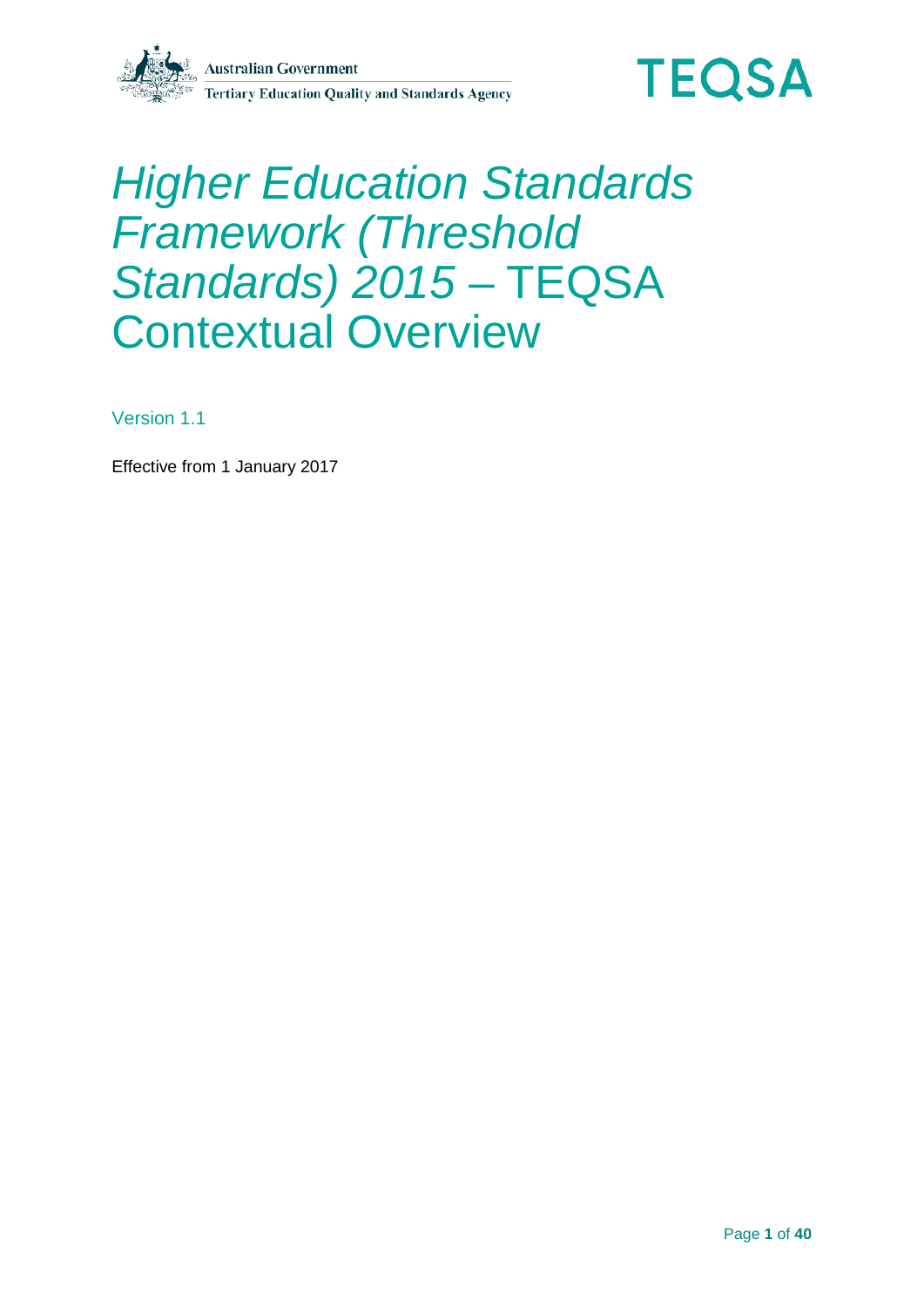



# **Contents**

[Background](#page-2-0) 3 [Purpose of this overview](#page-3-0) 4 [Context of the HES Framework](#page-5-0) 6 [Introduction to the HES Framework](#page-7-0) 8 [Regulatory principles](#page-7-1) 8 [Form of the HES Framework](#page-7-2) 8 [Overview of the specific Domains](#page-13-0) 14 Domain 1 – [Student Participation and Attainment](#page-13-1) 14 Domain 2 – [Learning Environment](#page-17-0) 18 [Domain 3 –](#page-20-0) Teaching 21 Domain 4 – [Research and Research Training](#page-22-0) 23 Domain 5 – [Institutional Quality Assurance](#page-24-0) 25 Domain 6 – [Governance and Accountability](#page-27-0) 28 Domain 7 – [Representation, Information and Information Management](#page-30-0) 31

[Appendix A](#page-34-0) 35

[Appendix B](#page-38-0) 39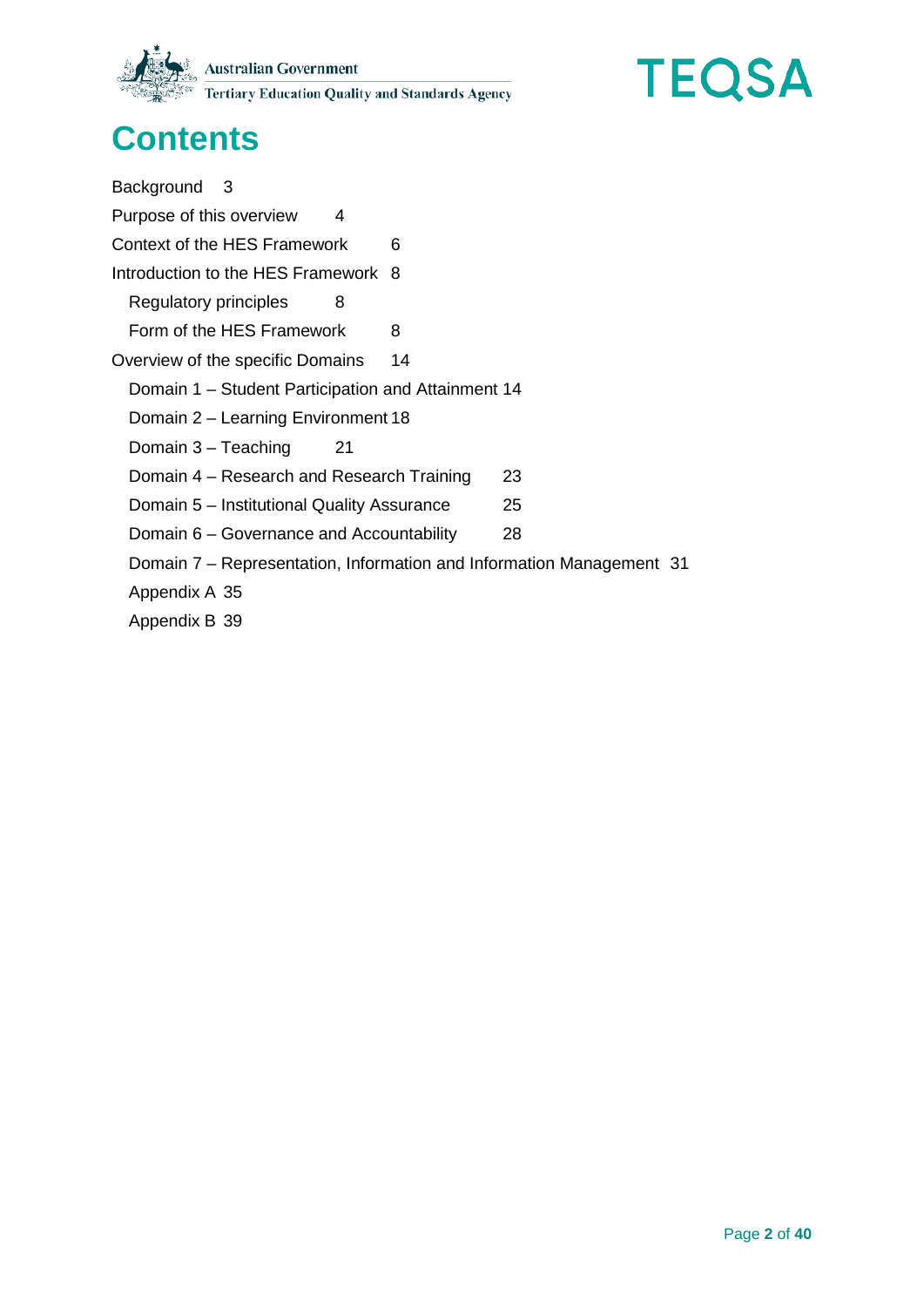



# <span id="page-2-0"></span>**Background**

The Commonwealth Minister for Education and Training has made new national standards for higher education in Australia – the *Higher Education Standards Framework (Threshold Standards) 2015* (HES Framework). The new HES Framework will apply for regulatory purposes from 1 January 2017.

From this date, all [providers of higher education](#page-35-0) in or from Australia must meet and continue to meet the requirements of the new HES Framework.

The Tertiary Education Quality and Standards Agency (TEQSA) will undertake assessment of applications (and any regulatory actions arising) against the new HES Framework from 1 January 2017 (except for applications made before that date, which will be assessed against the existing HES Framework 2011).

*Providers should note that the new Standards will apply at all times to all providers after 1 January 2017, not just for the purpose of a particular regulatory event such as an application to TEQSA for re-registration of a provider.*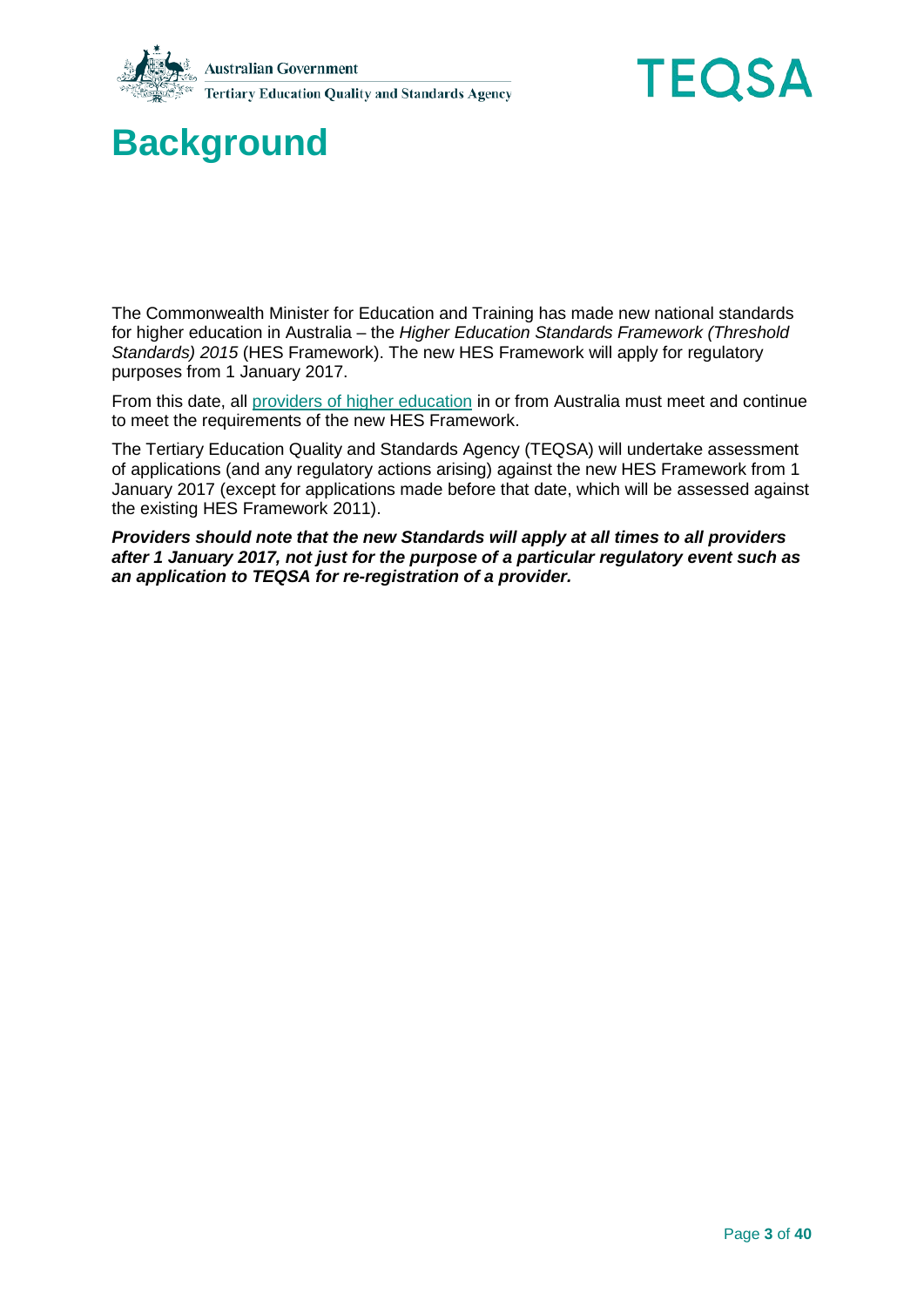



# <span id="page-3-0"></span>**Purpose of this overview**

The purpose of this overview is to summarise the intent of the new HES Framework in plain language and to outline some key aspects of TEQSA's approach to regulation against the new Standards.

This overview is part of TEQSA's work in assisting the sector to transition to the new HES Framework. It is supported by more detailed ancillary material for higher education providers that is available from the TEQSA website, such as application guides and guidance notes.

#### *Some guidance notes are currently under development and will be made available on TEQSA's website in a staged process.*

A general overview of the regulatory implications of application of the new HES Framework is given below, linked to specific discussion of the seven 'Domains' of the Standards within the HES Framework. The application guides<sup>[1](#page-3-1)</sup> and guidance notes<sup>[2](#page-3-2)</sup> will provide further information on TEQSA's requirements for regulatory assessments and TEQSA's differentiated model of assessment (known as 'core+'), as well as TEQSA's interpretations of the Standards within the HES Framework.

<span id="page-3-1"></span>Application guides relating to the new HES Framework are available at: <http://www.teqsa.gov.au/applying-under-the-new-standards>

<span id="page-3-2"></span>Guidance notes relating to the new HES Framework are available at: [http://www.teqsa.gov.au/hesf-](http://www.teqsa.gov.au/hesf-2015-specific-guidance-notes)[2015-specific-guidance-notes](http://www.teqsa.gov.au/hesf-2015-specific-guidance-notes)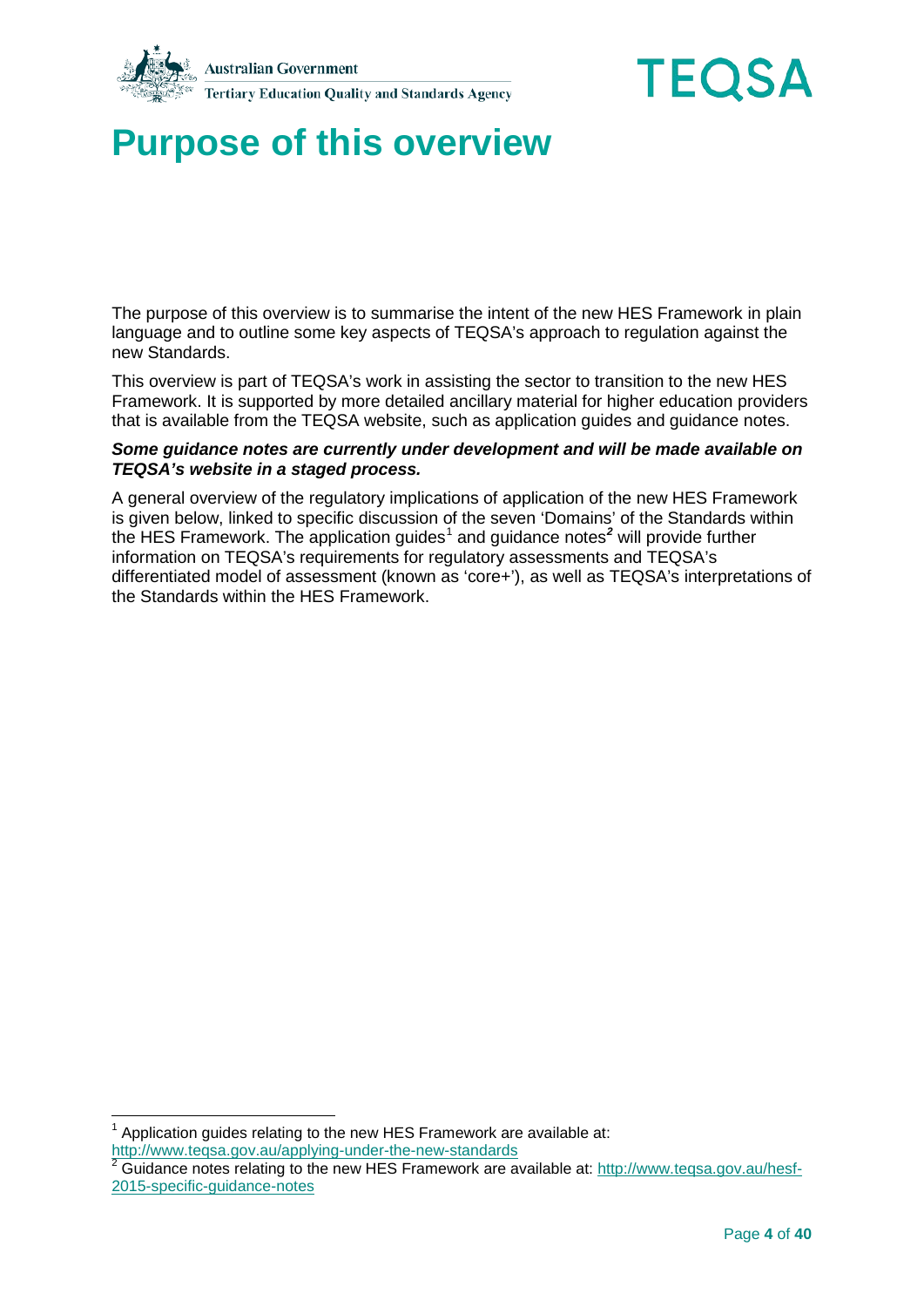



*This overview provides an explanatory contextual outline of the new HES Framework, which TEQSA hopes will be helpful to providers who are seeking to understand how TEQSA may approach its regulatory role. However, this overview is not part of the HES Framework and should not be construed as such.* 

*The HES Framework is the definitive requirement for providers, together with the TEQSA Act. In seeking to interpret the new Standards, providers should read the HES Framework in the first instance.*

*As the Standards are intended to be aligned with the normal operations of a provider, in most cases their meaning is likely to be readily evident to experienced providers.*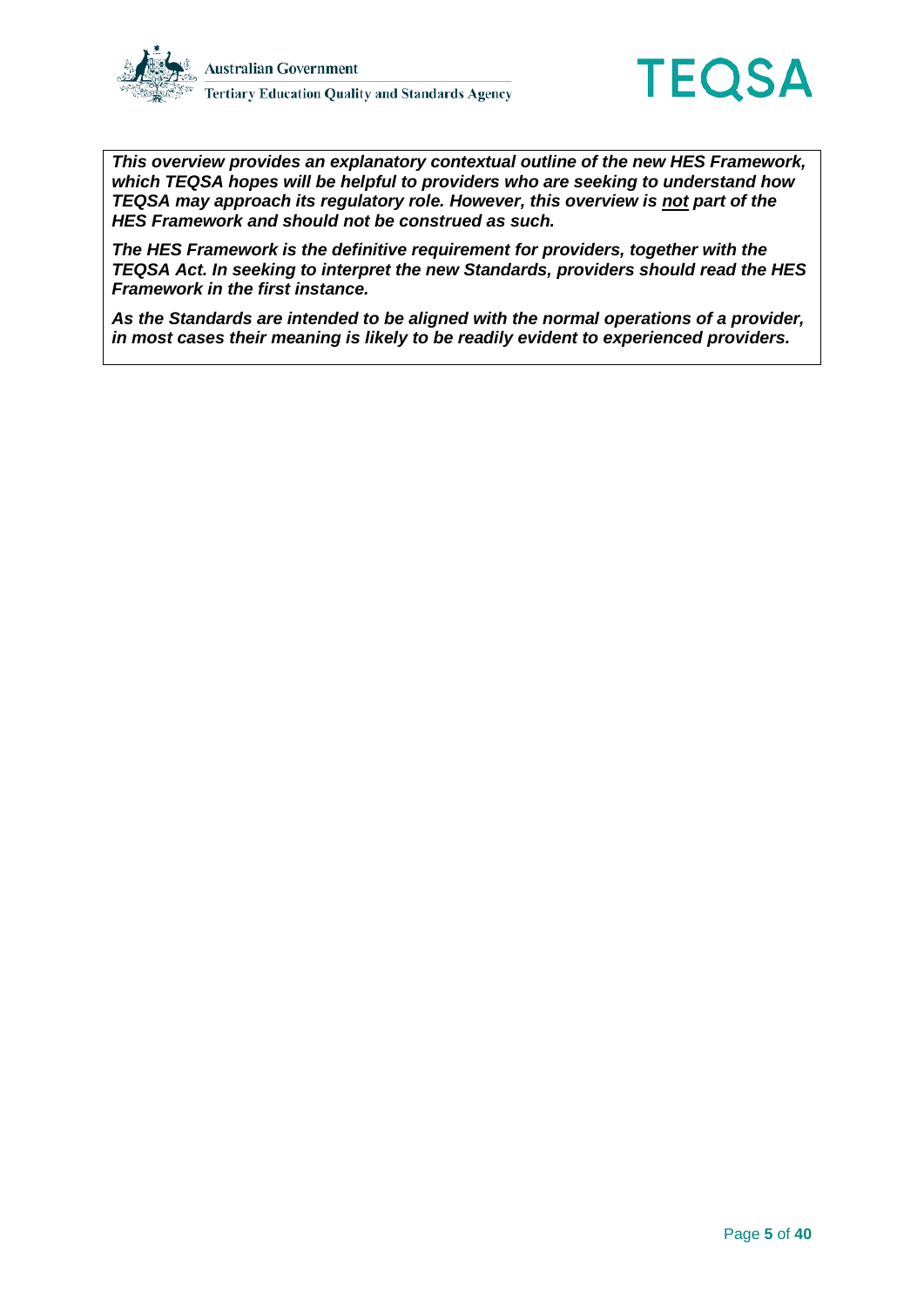

# <span id="page-5-0"></span>**Context of the HES Framework**

As illustrated below, the HES Framework has been structured to align with the student experience or 'student life cycle' i.e. as they progress from prospective students through to the award of a qualification. The HES Framework is also grounded in the core characteristics of the provision of higher education. In consequence, the Standards are intended to be useful to higher education providers as a framework for internal monitoring of the quality of



The Standards within Part A of the HES Framework encompass the matters that a higher education provider would ordinarily be expected to address in the course of understanding, monitoring and managing its higher education activities and any associated risks, and apply at all times. This is expected to make the various Standards easier to apply for the purposes of providers' own internal monitoring, reporting and governance activities, as well as for TEQSA's regulatory processes. As a result of their grounding in the nature of a provider's mission and operations, it is expected that TEQSA will more readily be able to use internal reports and information produced during the normal course of a provider's business, or published on provider websites, as evidence when assessing compliance with the Standards. In turn, this will see a reduction, over time, in any red tape burden on higher education providers that might be attributable to TEQSA's administration of the Standards.

Additionally, the Standards:

• set out the requirements that a higher education provider must meet – and continue to meet – in order to be registered by TEQSA to operate in Australia as a provider of higher education. The Standards provide the basis for the regulation of registered higher education providers by TEQSA.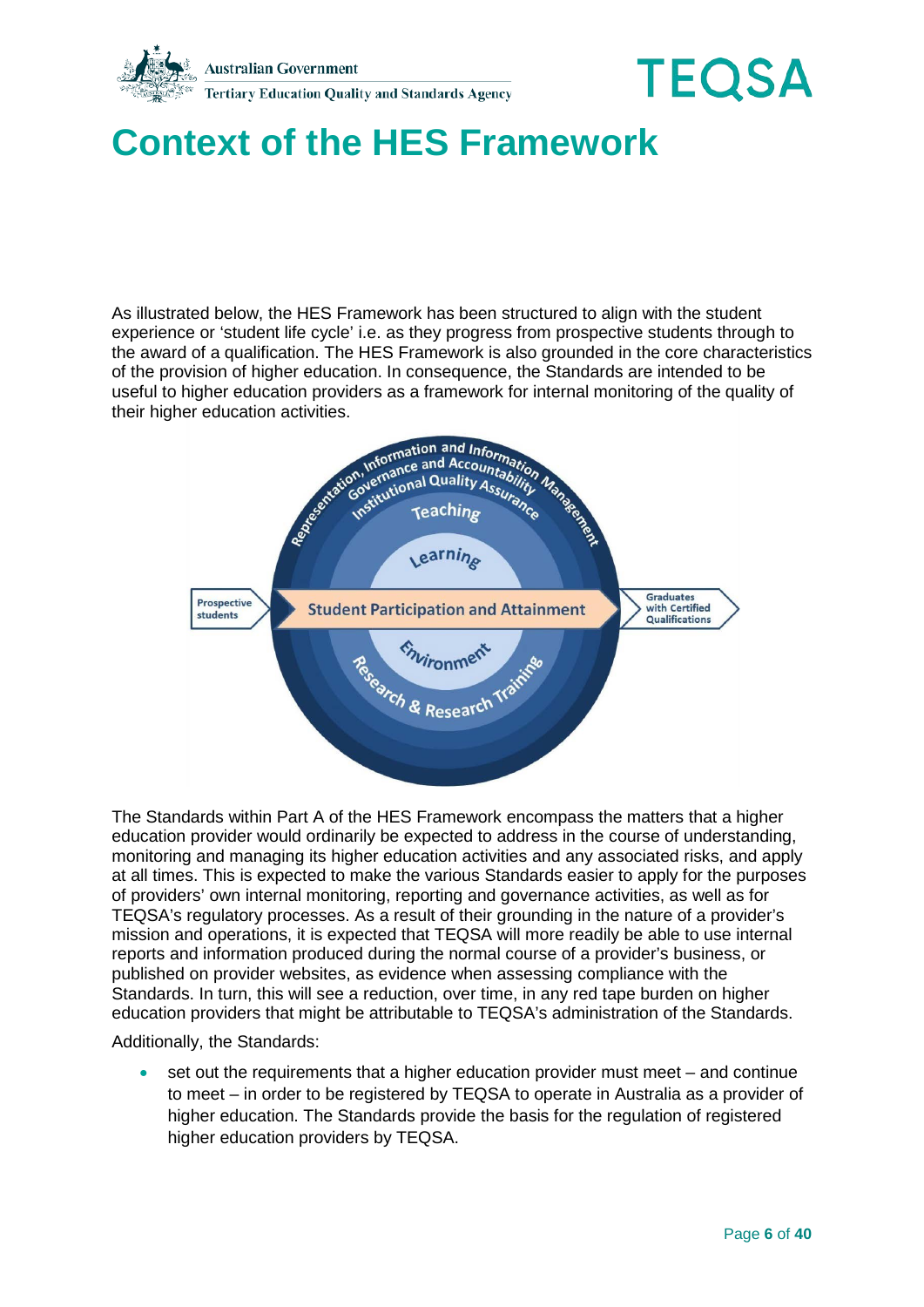



- ensure that the barrier to entry into the higher education sector is set sufficiently high to underpin and protect the quality and reputation of the sector as a whole.
- establish a baseline for operational quality and integrity from which all providers can continue to build excellence and diversity, and
- serve other broader purposes including the provision of:
	- o an articulation of the expectations for provision of higher education in Australia as:
		- a guide to the quality of educational experiences that students should expect
		- **a** reference for international comparisons
		- **a** reference for other interested parties, and
	- o a model framework which higher education providers can themselves apply for the internal monitoring, quality assurance and quality improvement of their higher education activities.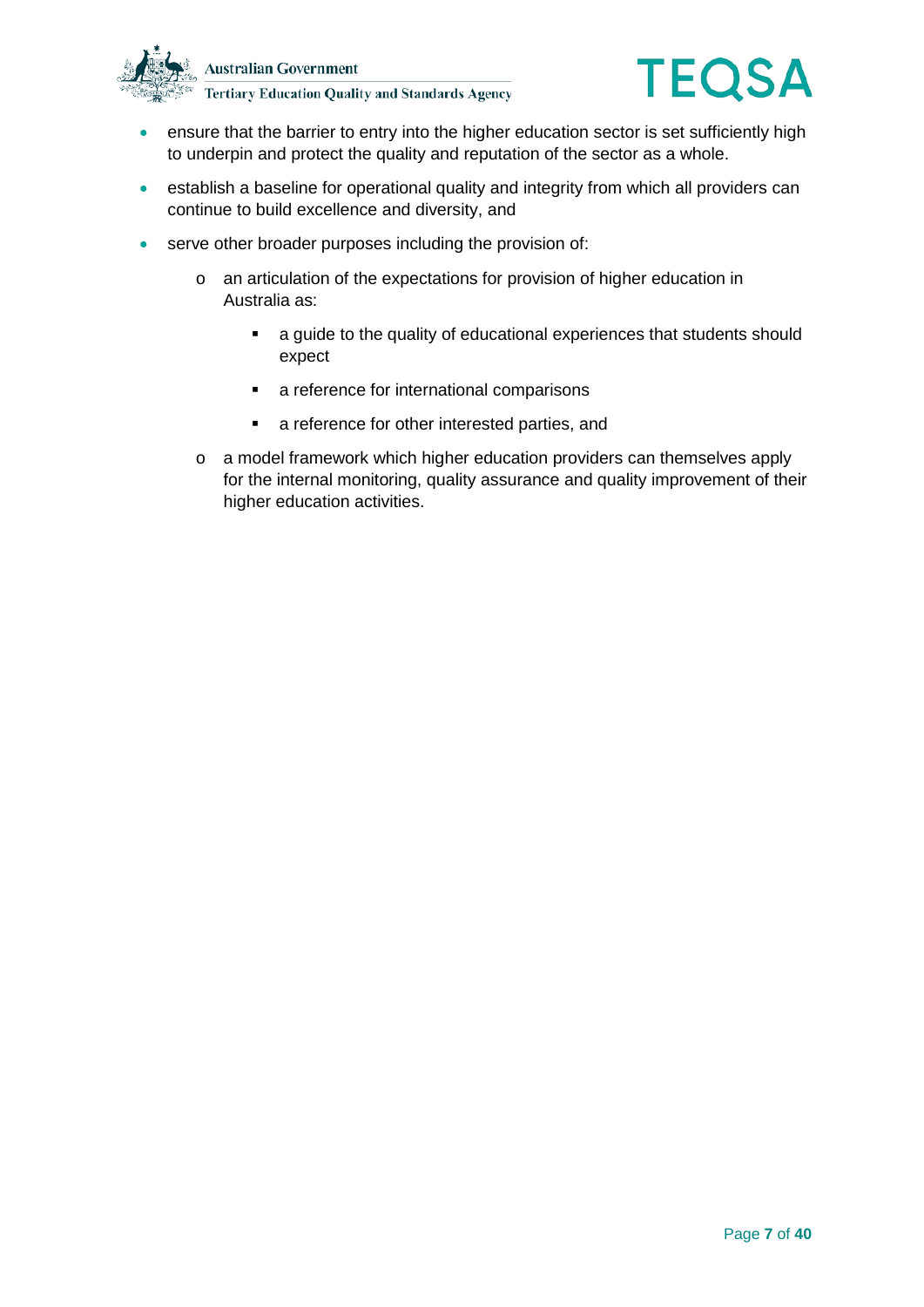



# <span id="page-7-0"></span>**Introduction to the HES Framework**

# <span id="page-7-1"></span>Regulatory principles

TEQSA's regulatory approach will continue to be guided by the provisions of the *Tertiary Education Quality and Standards Agency Act 2011* (TEQSA Act)<sup>[3](#page-7-3)</sup> as amended from time to time, including the objects of the TEQSA Act (Section 3) and the three Basic Principles for Regulation articulated in the TEQSA Act (Section 13):

- the principle of regulatory necessity
- the principle of reflecting risk, and
- the principle of proportionate regulation.

# <span id="page-7-2"></span>Form of the HES Framework

The new HES Framework consists of two parts:

Part A: Standards for Higher Education (which represent the minimum acceptable requirements for the provision of higher education in or from Australia), and

Part B: Criteria for Higher Education Providers (which enable categorisation of different types of provider and whether a provider is responsible for self-accreditation of a course(s) of study it delivers. This TEQSA overview does not include commentary on Part B. Guidance on aspects of Part B can be found in the Application Guide for registration in any university category and in the Guidance Note on Scholarship.

## Part A: Standards for Higher Education

The Standards for Higher Education are organised into seven major 'Domains':

- 1. Student Participation and Attainment
- 2. Learning Environment
- 3. Teaching
- 4. Research and Research Training
- 5. Institutional Quality Assurance
- 6. Governance and Accountability
- 7. Representation, Information and Information Management

<span id="page-7-3"></span><sup>&</sup>lt;sup>3</sup> The complete TEQSA Act is available from: [https://www.legislation.gov.au](https://www.legislation.gov.au/Details/C2015C00622)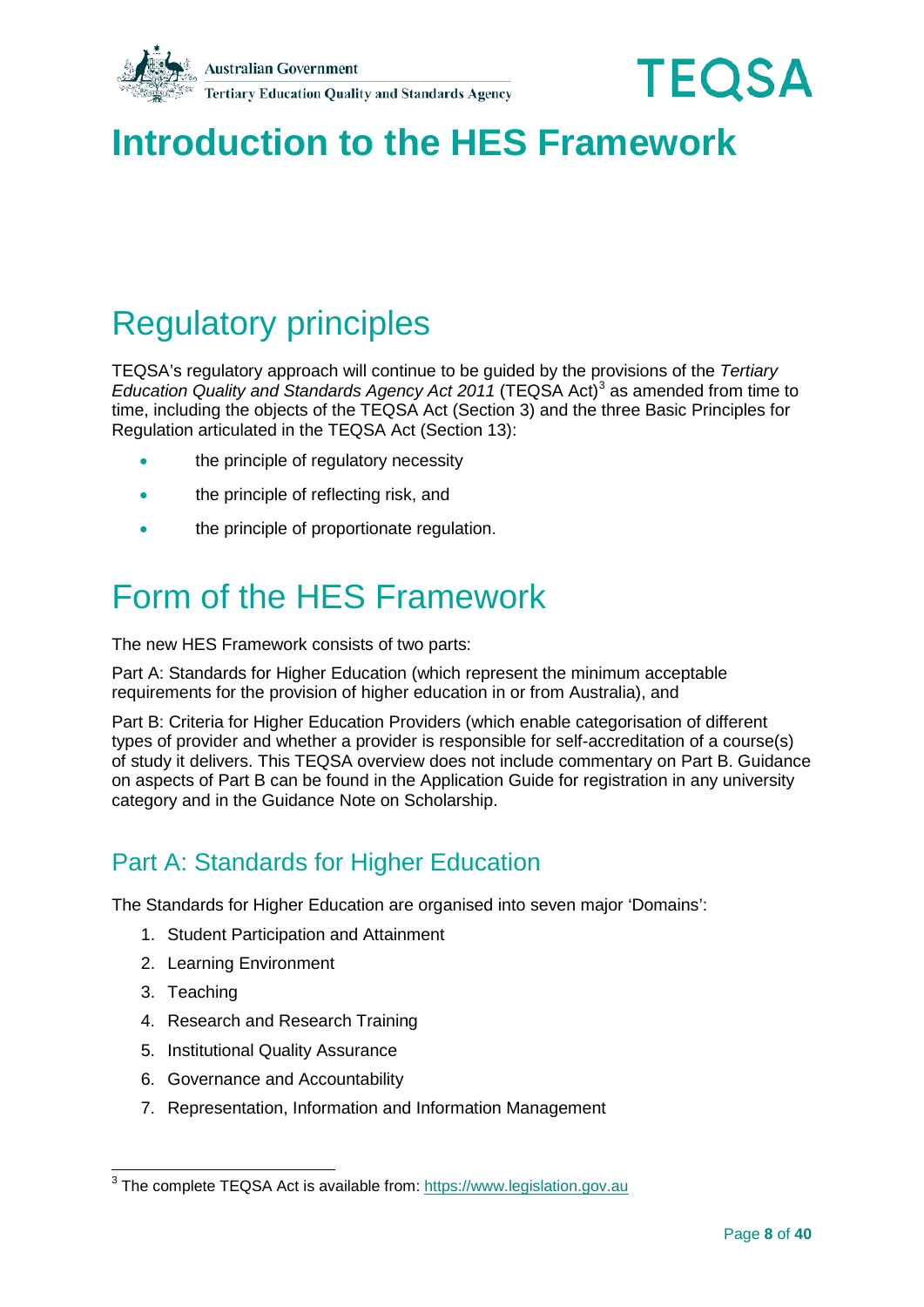



The first Domain (Student Participation and Attainment) covers the education-related experiences of students from admission through to attainment of a certified qualification(s) (or part thereof, such as completion of [units](#page-37-0) of study). The Standards for Student Participation and Attainment focus primarily on a [course](#page-34-1) of study, but apply equally to the completion of units of study.

The remainder of the Domains focus on the actions taken by the higher education provider to achieve the educational outcomes expected for students. The second Domain (Learning Environment) focuses on the nature and quality of the learning environment provided, whether physical, on or off campus, virtual or blended. The Standards for Teaching and for Research and Research Training (Domains 3 and 4) focus on the applicable academic activities of the higher education provider that guide and facilitate student learning and, in the case of [research](#page-37-1) and [research training,](#page-37-2) contribute to new knowledge as well.

Domains 5 and 6 focus on the mechanisms that are established by the higher education provider to assure itself of the quality of the higher education it provides (Institutional Quality Assurance), and to maintain effective governance of its operations (both Academic and Corporate Governance). The final Domain (Representation, Information and Information Management) encompasses the higher education provider's representation of itself and its courses to prospective students and others, the provision of information to prospective and enrolled students to enable informed participation in their educational experience, and the information management systems that support the higher education provider's higher education operations.

The Standards overall do not seek to encompass all areas of all a provider's activities, such as societal contributions through community engagement. Nor do the Standards seek to address directly some aspects of the experience of students that are not proximate to the provider or realistically under the control of the provider, such as long-term career outcomes.

## Standards statements

Each 'Domain' of the Standards is segmented into 'Sections' and these Sections in turn contain a number of 'Standards statements'. These Standards statements are the actual 'Standards'; the headings of the Domains and Sections are taxonomic only.

The Standards statements in each Section form a related set, although each Standards statement is a stand-alone statement. In some Standards statements the words 'include' or 'including' precede an elaboration of the Standards statement. The elaboration that follows 'include' or 'including' is an essential component of the Standards statement, but it does not preclude additional forms of elaboration being used by higher education providers if they choose to do so.

## Threshold Standards

For the purpose of defining the Threshold Standards under Section 58 of the TEQSA Act, the applicable Standards are those that are defined in the HES Framework.

## Application of the Standards for internal purposes by higher education providers

The Standards for Higher Education set out in Part A of the Framework are grounded in the core characteristics of the provision of higher education. As a consequence of this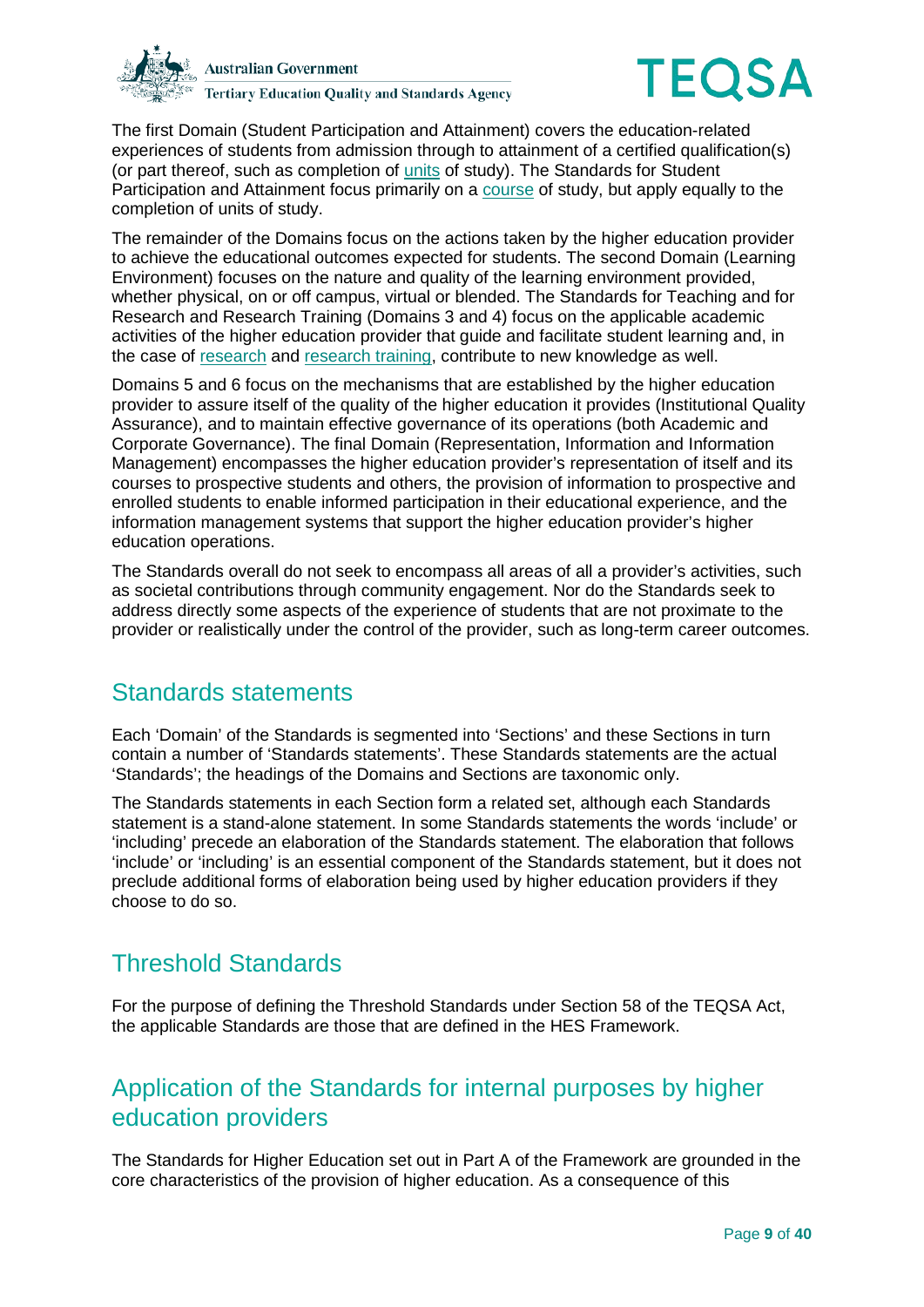



foundation, the Standards are intended to be useful to higher education providers as a framework for internal monitoring of the quality of their higher education activities. The Standards encompass the matters that a higher education provider would ordinarily be expected to address in the course of directing and monitoring its higher education activities and managing any associated risks. Each Standards statement addresses an underlying area of risk(s) to be managed. This may be a risk to the sustainability and viability of the provider, to the quality of education provided, to the experiences of students in relation to a higher education provider, to the quality of learning outcomes on graduation, to the reputation of higher education in Australia or a combination of these.

From the standpoint of internal use by higher education providers, the Standards focus on aspects of a higher education provider's operations in different but inter-related ways. Domain 1 (Student Participation and Attainment) focuses primarily on the educational experience for students, while Domains 2-4 (Learning Environment, Teaching, Research and Research Training) focus on the academic activities of the provider and the environments in which they occur. Together, Domains 2-4 address in specific ways a variety of risks to the quality of higher education and the experiences of students.

The Domains of Governance and Accountability and Institutional Quality Assurance are more overarching in nature, and draw in part on the other more specific Domains in the Standards for Higher Education. These Domains encompass the ways in which a higher education provider and its governing and academic bodies would ordinarily maintain oversight of its higher education operations and be able to assure itself, in the normal course of its business and governance activities, that the requirements of the Standards for Higher Education are being met.

As a consequence of their overarching focus, the Domains of Governance and Accountability and Institutional Quality Assurance are seen to be the primary locus for internal monitoring of a higher education provider's activities. Any concerns identified by a higher education provider in seeking to meet the Standards for Institutional Quality Assurance and Governance and Accountability would be expected to cause deeper examination of the provider's compliance with the Standards for Higher Education overall, guided by the risks that have been identified.

## Applicability of the Standards to particular higher education providers or categories of higher education provider

Under the TEQSA Act, it is an obligation of registration that all registered higher education providers meet and continue to meet the Standards of the HES Framework. The Standards are applicable to all registered higher education providers where the provider engages in the activities encompassed by the Standards, irrespective of the category of provider. The Standards for Higher Education (Part A) also cover all modes of participation and delivery, sites of delivery and all categories of students.

Some parts of the Standards for Higher Education will not apply to particular higher education providers that do not engage in specific activities. For example, Standards related to delivery arrangements between a registered higher education provider and other parties will not be applicable where such arrangements do not exist. Similarly, the Research Standards are not applicable to higher education providers that do not undertake research. However, if research training is conducted, the Standards for Research and for Research Training are both applicable.

Except where particular higher education providers do not engage in all of the higher education activities encompassed by the Standards, such as not undertaking research training for example, all registered providers are required by the TEQSA Act to meet the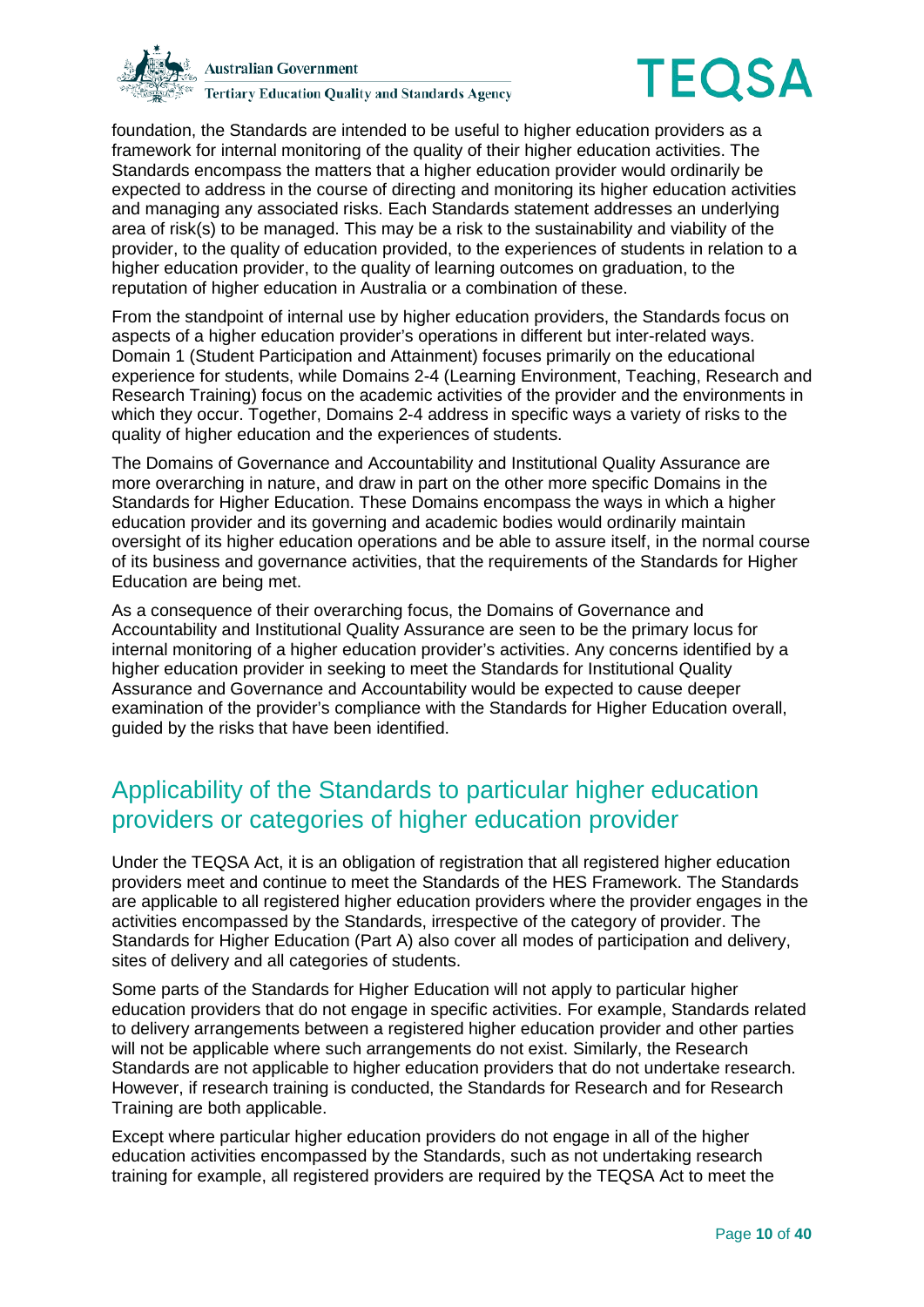



Standards for Higher Education in their entirety. TEQSA will need to be satisfied that this is the case. The methods used by TEQSA to assure itself that providers are meeting the Standards will vary from case to case, according to risk. TEQSA will provide advice about its approach periodically, directly to providers and through its website.

### Application of the Standards to higher education providers in different stages of development

The Standards for Higher Education have been drafted to represent the characteristics of provision of higher education by a higher education provider that is an established 'going concern'. Such a provider would, for example, already have had several cohorts of students graduate from its course(s) of study. Review and improvement activities would also be expected to have been established as part of the provider's own internal oversight and quality assurance of its higher education operations. Review activities would include mechanisms to provide evidence of achievement of specified expected learning outcomes and student success, and processes for external referencing against other higher education providers or other courses of study.

To the extent that a higher education provider has not yet reached this level of operational maturity, the provider will need to demonstrate to TEQSA that its progress to date in meeting the Standards and its capacity and timetable for meeting the Standards in the future are consistent with the provider's present stage of development. Some Standards may not be fully applicable at an early stage of a provider's development, especially when first applying for registration as a higher education provider. For example, a provider launching its first higher education course would be expected to have all arrangements in place for the course to meet the Standards for delivery, but not be expected to have surveyed its students or implemented a course review cycle. However, it should have made provision for such a cycle of feedback and monitoring in its framework of policies procedures and planned practices.

TEQSA will apply the HES Framework taking account of an individual provider's stage of development.

Applicants who have never been registered as a higher education provider are advised to consider carefully beforehand whether they are ready to apply. In particular, they should not consider applying unless they meet, as a minimum, the pre-application minimum requirements guidance for potential higher education providers in Appendix B of this overview. The full set of evidence required at the point of application is outlined in the Application Guide for new providers. If an applicant does not provide the full set of evidence required for TEQSA to conduct an assessment, TEQSA may decide that the application is invalid, and may not proceed to a substantive assessment.

When an established provider applies for renewal of its registration, or for [course](#page-34-2)  [accreditation](#page-34-2) or renewal of course accreditation, TEQSA will use a differentiated model of assessment (known as the 'core+' model), as explained in the Application Guides for registered higher education providers on the TEQSA website. The breadth and depth of assessment will be varied on a case-by-case basis. All applicants will be required to submit minimum evidence relating to a set of core Standards. Some providers will be asked to submit evidence against other selected Standards, with reference to risk and regulatory track record.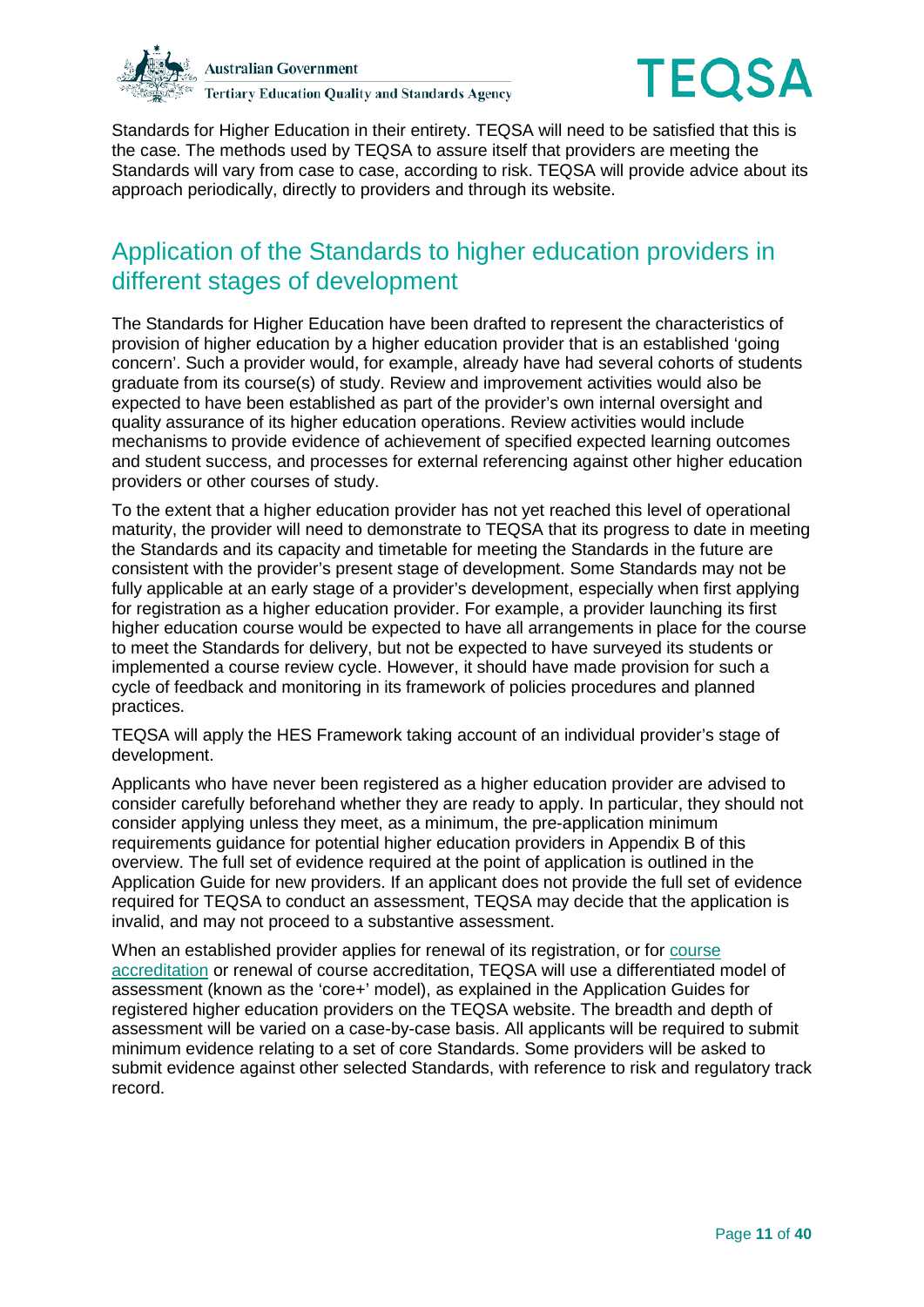



## Applications of the different types of Standards

Some of the Standards are more overarching in nature. For example, the Standards relating to governance and internal quality assurance pertain to the governing body's ability to oversee compliance with all of the other Standards. There is also an interdependency among the Standards; for example the Standards on quality assurance ensure the provision of information to support decision making as required by the governance Standards. The different types of Standards in the HES Framework present opportunities for TEQSA to ascertain the extent of a provider's compliance with the Standards in different ways. For example, the Standards in Domain 7 require considerable information to be publicly accessible. As a result, TEQSA might be able to form a prima facie view about many of a provider's operations on the basis of this publicly accessible material without asking for further information. Similarly, in an established provider, the internal mechanisms for governance, accountability and quality assurance encompassed by Domains 5 and 6 should produce significant evidence of compliance with the overall Standards in the ordinary course of managing and monitoring the provider's affairs. The evidence produced in meeting the overarching Standards of Domains 5 and 6 as part of internal monitoring offers significant opportunities for TEQSA (and for the higher education provider) to gain confidence in the provider's operations. The more TEQSA can be confident that an established provider is effectively reviewing its own operations and taking actions to correct variations in quality and implement improvements, the less need TEQSA has to undertake further investigation. TEQSA can confine itself to undertaking a secondary review of the outputs of the provider's own reviews, where these are comprehensive and reliable, and externally validated.

The Standards also differ in the types of evidence required to demonstrate that they have been met. In some cases, the evidence required will be straightforward (e.g. a state of affairs exists or it does not) while in other cases judgment will be required (e.g. the appropriateness of a set of learning outcomes). In the case of judgments, TEQSA may refer to authoritative views put by the provider and/or draw on the opinions of others e.g. an external expert, especially where academic judgment is required.

## Appropriateness and effectiveness of a provider's approaches

Where Standards statements specify the existence of a policy and/or procedure, it is implied that such a policy or procedure should be fit for its intended purpose and effective in its implementation. This avoids multiple repetitious references to appropriateness and effectiveness of individual policies/procedures throughout the Standards. However, the intent of fitness for and achievement of an intended purpose remains, whether or not it is stated explicitly, and TEQSA will want to see relevant evidence that a provider's approaches not only exist but are appropriate to their purpose and effective in achieving that purpose. For example, if a provider uses course advisory committees to gather external input into course design, TEQSA will want to see that such external advice is indeed gathered and considered in the design of the course. Similarly, if a review is undertaken of an aspect of a provider's operations, e.g. of a course of study, TEQSA will expect to see the findings of the review considered and actions arising in response.

### References to peer review in Standards

Various Standards in the HES Framework contemplate external referencing, benchmarking and other forms of external review, including peer review. Where peer review is expressed or implied, it is intended as peer review initiated by the provider for internal quality assurance purposes, rather than peer review processes that may be initiated or conducted by TEQSA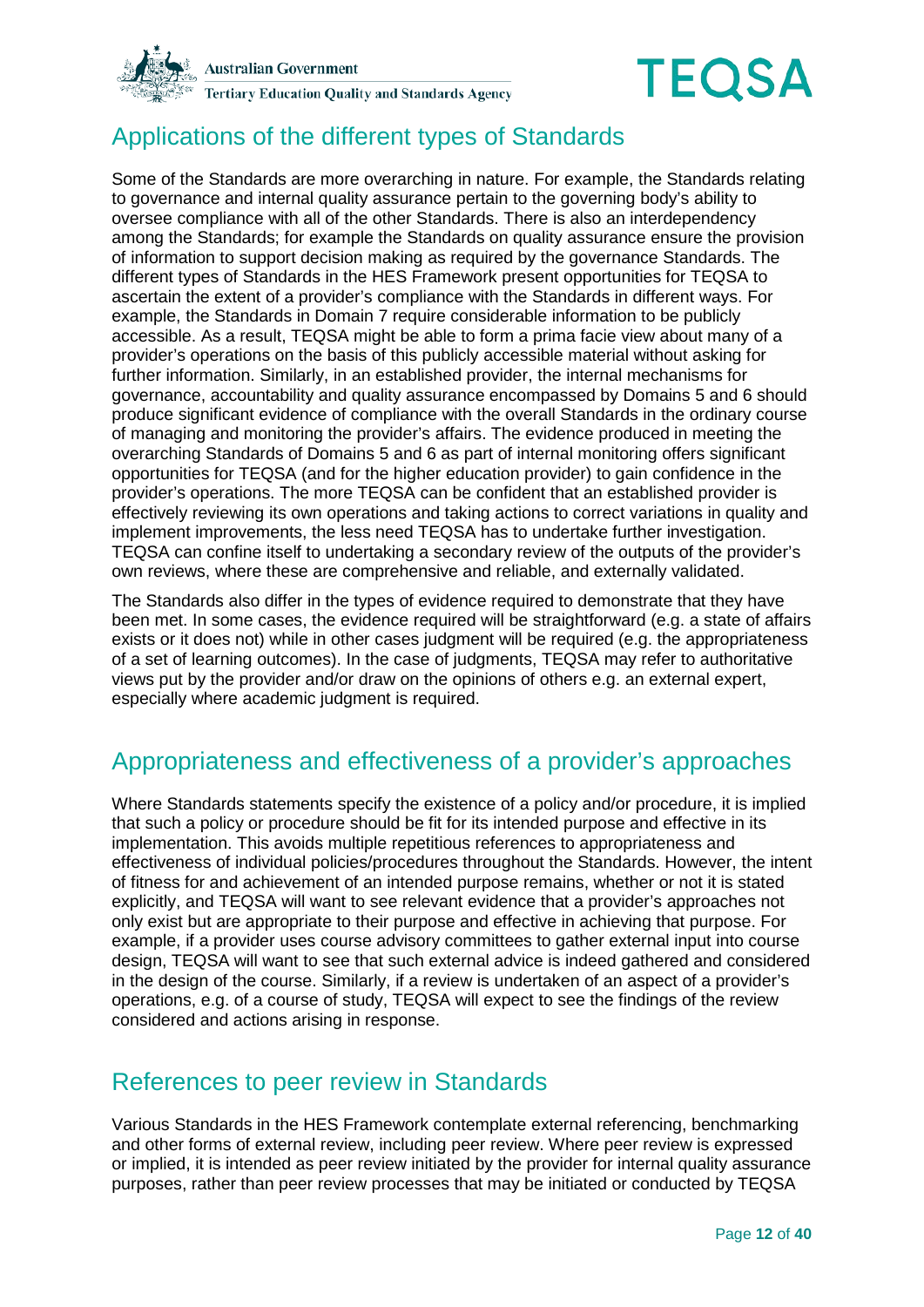



or another external body, such as a professional accrediting body. External review of a course by TEQSA does not obviate the need for providers to undertake their own rigorous review with external input.

## Reference Points

For some Sections of the Standards, TEQSA has suggested 'Reference Points' in this overview. Reference Points are significant codes or frameworks that TEQSA considers may be helpful to higher education providers in considering how particular Standards may be met or demonstrated. The items listed as Reference Points are generally developed and maintained by peak national bodies and agencies. Use of Reference Points by higher education providers is not mandatory; neither the Standards nor TEQSA require a provider to consult the Reference Points or to comply with practices advocated within the Reference Points in general (however some requirements may otherwise be mandatory, within for example the *Australian Qualifications Framework* (AQF) or the *National Code of Practice for Registration Authorities and Providers of Education and Training to Overseas Students 2007* (National Code 2007). However, in recommending the Reference Points, TEQSA believes they contain material that is likely to benefit all providers in considering how they might address related Standards. Reference Points are intended to augment other resources developed for providers by TEQSA such as its portfolio of guidance notes. Various materials that may be suitable as Reference Points may also be available to individual providers by virtue of their membership of professional bodies or the like. TEQSA only recommends Reference Points that are available in the public domain.

## Meaning of 'staff'

Some of the Standards refer to 'staff'. For the purpose of regulation, TEQSA takes 'staff' to mean people carrying out roles that are relevant to the meaning of the Standard, even if the people concerned are not actually an employee of the provider e.g. an honorary sessional teacher, or workplace supervisors with responsibilities to the provider.

## Explanations of terms

Terms or concepts that have specialised or particular meanings in the HES Framework are explained in Appendix A, as well as on the TEQSA website [<http://www.teqsa.gov.au/explanations-hes-framework-terms>](http://www.teqsa.gov.au/explanations-hes-framework-terms).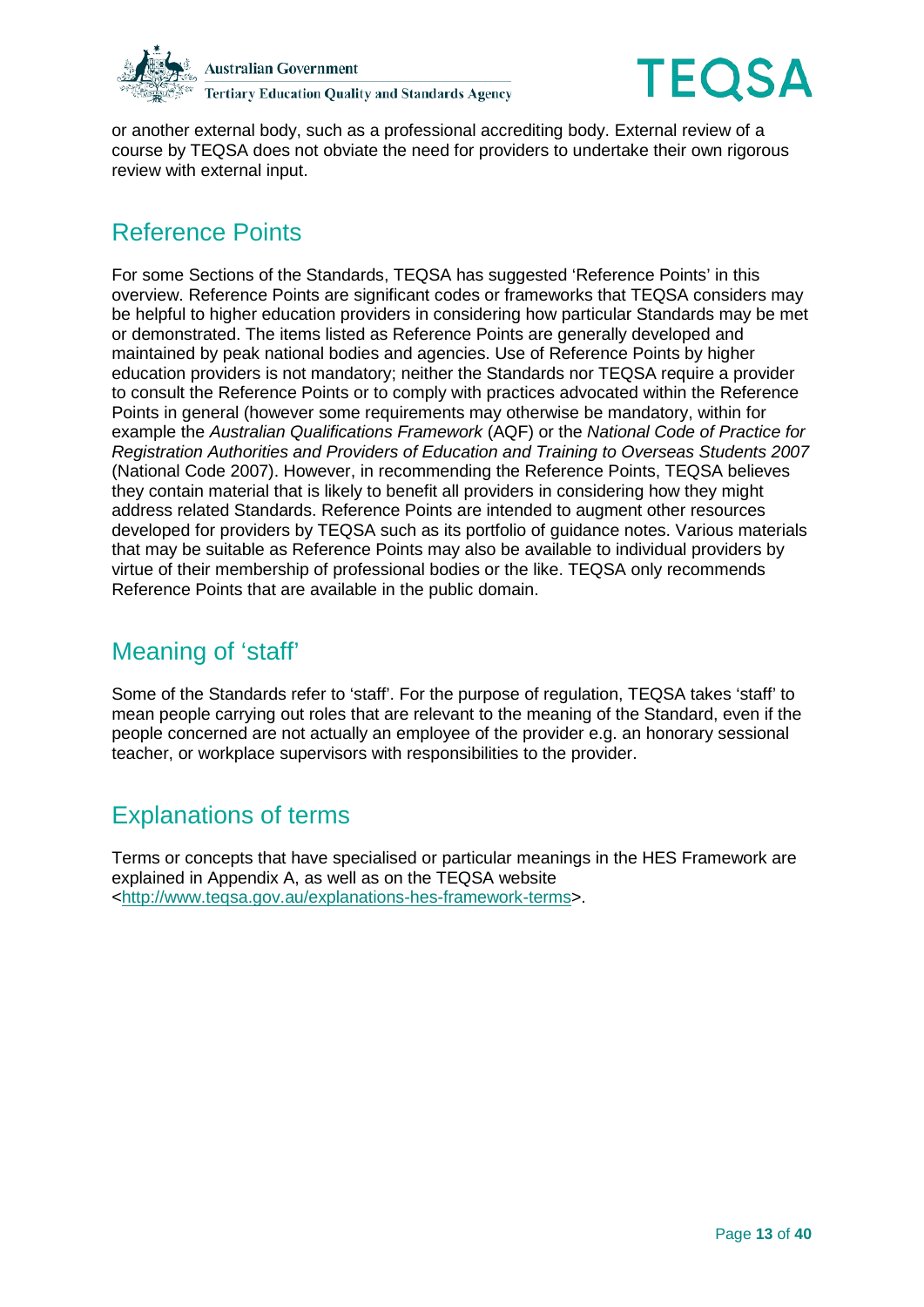



# <span id="page-13-0"></span>**Overview of the specific Domains**

# <span id="page-13-1"></span>Domain 1 – Student Participation and Attainment

## Scope and intent of the Domain

This Domain (Sections 1.1-1.5) encompasses:

- the basis for admission of students to a course of study, including requirements for adequate academic preparation for the course and formal explicit contractual arrangements between the provider and students
- assurance that any [credit](#page-35-1) granted for prior learning does not disadvantage the student concerned or compromise the integrity of the course of study
- orientation to a course of study, support for transition to a course of study, early feedback on student performance, detection and support for students at risk of unsatisfactory progress and monitoring of success rates at cohort level
- equivalence of opportunities for success irrespective of a student's background or mode of participation
- specification, assessment, achievement and external referencing of expected learning outcomes, and
- legitimate issuing and certification of qualifications.

## TEQSA commentary

### **1.1 Admission**

TEQSA will need to be satisfied that students who are admitted are equipped to succeed in their chosen course of study (e.g. level of academic preparation, learning skills, proficiency in English) and that ill-prepared students are not knowingly admitted. Factors taken into account in selection (such as prior qualifications or the use of the Australian Tertiary Admission Rank [ATAR]), and all information needed by students before applying for a course must be disclosed transparently (see also Domain 7 – Representation, Information and Information Management). Students must be able to readily access all information needed for them to estimate realistic prospects for admission to each course.

Prospective students must be made aware of any inherent requirements for undertaking a course or parts of a course that may affect those students in special circumstances or with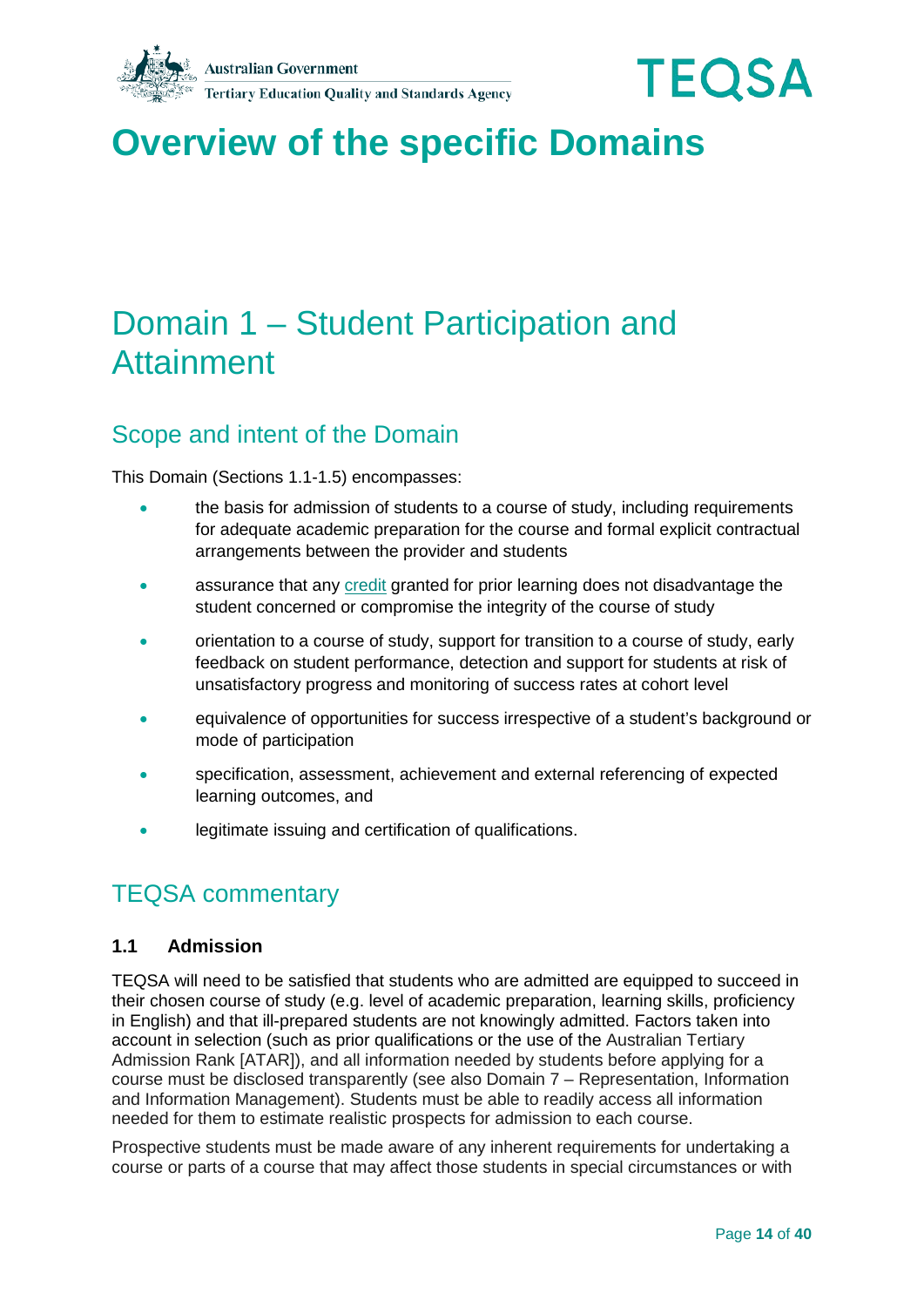



special needs (such as a particular type of practicum), especially where a course of study leads to a qualification that may lead to registration as a professional practitioner by a registering authority. On a related topic, where a course must be accredited by a professional body as a requirement of professional registration of graduates (particularly where registration is required by law), this accreditation must be obtained and sustained, as required by Standard 3.1.5, and information about the current accreditation status must be made available to prospective and current students, as required by Section 7.2.

Where individual students or cohorts are initially at some known risk of not succeeding (e.g. those engaged in an initiative that is targeting an educationally disadvantaged group of students), such risks need to be not only identified but also managed e.g. by targeted support. Relevant evidence at the provider level will include organisational policies and procedures, while at the course level; specific selection criteria should be included in course documentation.

TEQSA will also need to be satisfied that the provider's arrangements with students are based on adequate disclosure and informed choice, particularly on key matters such as fees and charges, specific obligations placed on students, arrangements and implications for withdrawal from enrolment and particular obligations for [international students](#page-36-0) where applicable. Providers seeking help in assessing overseas qualifications may refer to the Australian Government's Country Education Profiles, available on a subscription basis.

### **Reference Points**

- Australian Council of Graduate Research Inc., *Australian Graduate Research Good Practice Principles*.
- Australian Government, *Country Education Profiles*.
- Australian Government, *National Code of Practice for Registration Authorities and Providers of Education and Training to Overseas Students 2007*.

### **1.2 Credit and Recognition of Prior Learning**

TEQSA supports granting of credit for prior learning, and will need to be satisfied that this is guided by institutionally approved policies and evidence-based procedures that are applied transparently and consistently, with explicit (written) outcomes for credit decisions provided to students. The relevant policy framework is required by Section 7.2. TEQSA expects providers to take a positive attitude to the award of credit wherever practicable, but TEQSA must also be satisfied that the granting of credit will not disadvantage students (e.g. by admitting students who are insufficiently prepared to undertake the level of higher education required) or diminish the integrity of the qualification awarded. This could occur, for example, where the award of credit would result in a disproportionate amount of the program representing levels of education/experience below that of the qualification offered, such as a Masters degree program comprising, in effect, predominantly undergraduate content.

### **1.3 Orientation and Progression**

TEQSA expects a provider to be able to demonstrate that students are not only assisted in their transition into their course of study but also that the arrangements for transition are sensitive to the needs of particular cohorts of students, including:

- students enrolled in different modes of participation (for example, online-only)
- students with special needs, and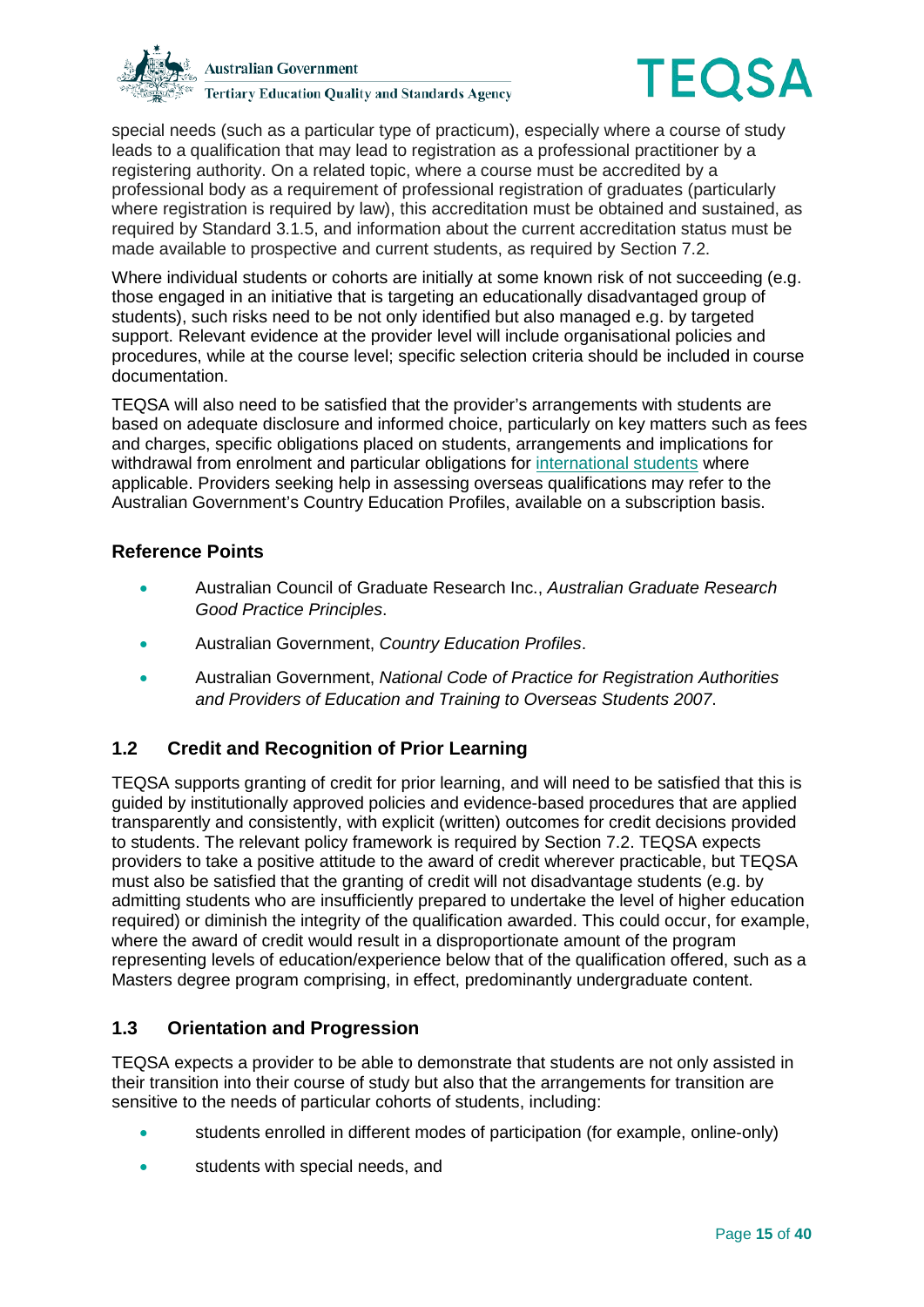



• international students, where applicable.

Early assessment of progress, early detection of students at risk of poor progress and targeted support programs are given high priority by the Standards for all courses of study (this includes research training where offered).

The Standards also require a registered provider to be able to demonstrate and internally report rates of retention, progression and completion for all cohorts of students over time (as a basis for detailed analysis and improvement, as also required in Domain 5) and TEQSA will expect to see reports containing the relevant data and analyses (typically in relation to Domain 5, in the case of registered providers) including analysis of the factors that might be driving any variations. New applicants should be able to demonstrate that they have made provision for such monitoring and reporting.

### **Reference Points**

- Australian Council of Graduate Research Inc., *Australian Graduate Research Good Practice Principles*.
- Australian Government, *National Code of Practice for Registration Authorities and Providers of Education and Training to Overseas Students 2007*.

### **1.4 Learning Outcomes and Assessment**

The Standards in this Section present detailed requirements for the specification and assessment of learning outcomes and include a requirement for credible external referencing of the outcomes against national/international comparators, e.g. by comparing the provider's learning outcomes and methods of assessment with those of comparable programs at a reputable Australian higher education provider and (for learning outcomes) an international higher education provider. TEQSA will need to be satisfied that the processes of course accreditation employed by self-accrediting providers meet these Standards and, in the case of non-self-accrediting providers, the providers will need to demonstrate to TEQSA's satisfaction that the requirements of the Standards have been met for each course. In practice, learning outcomes and methods of assessment are likely to be considered in conjunction with the design of the course of study overall (see Domain 3 [and Domain 4 if research training is undertaken]).

In particular, TEQSA will seek to confirm that the specified learning outcomes are consistent with the AQF level of the higher education qualification offered and that student achievement of the course learning outcomes is credibly assessed, whether through:

- aggregations of assessments at unit level
- specific assessments of general course learning outcomes such as a capstone unit, or
- a combination of both.

To demonstrate that the course is designed in such a way that these Standards are required to be met will require at a minimum some form of mapping of where expected course learning outcomes are taught, practised and assessed and how they are aligned with unit learning outcomes and assessment. TEQSA may engage external discipline experts to assist in its deliberations about learning outcomes and assessment. TEQSA may also have regard to an accreditation of the course of study by a professional body where applicable. The expected learning outcomes for research training (1.4.5–1.4.7) only apply where research training is offered through [higher degrees by research.](#page-35-2)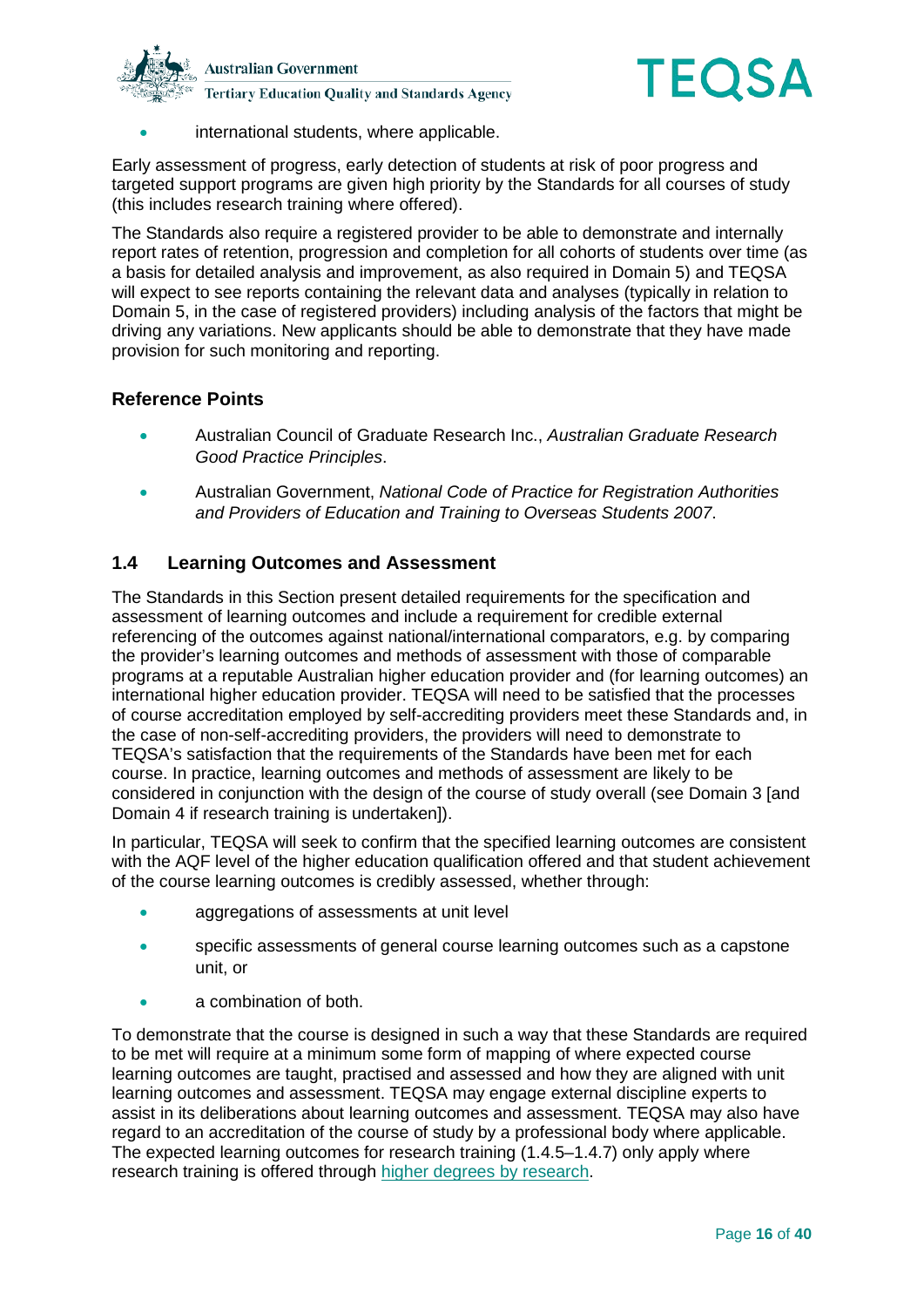



### **Reference Points**

- Australian Council of Graduate Research Inc., *Australian Graduate Research Good Practice Principles*.
- Australian Qualifications Framework Council, *Australian Qualifications Framework Second Edition January 2013*.
- Learning outcomes statements developed for the field of education or discipline by discipline communities or professional bodies.
- The requirements for professional accreditation of the course of study and registration of graduates where applicable.

### **1.5 Qualifications and Certification**

The Standards in this Section provide detailed specifications for the issuance of qualifications, the way they are certified and secured and the records of attainment that are available to students. The issuance of qualifications links to the corporate responsibility of the provider to issue qualifications legitimately (6.2.1h). TEQSA has a particular interest in the onus the Standards in this Section place on the provider to ensure that any qualification awarded within the Australian Qualification Framework (AQF) is positioned at a level commensurate with the level of the AQF it purports to meet.

Once a provider has demonstrated that it is able to manage the issue of qualifications competently and legitimately, TEQSA may give less emphasis to the administrative process but will remain concerned that courses of study are appropriate to the level of qualification issued (see also 1.4.1). In the case of self-accrediting providers, TEQSA will need to be satisfied about the adequacy of internal approval processes to meet this requirement, and may test selected course documentation in a sample of courses.

Providers should take steps to ensure the security of digital records and certification of qualifications.

### **Reference Points**

• Australian Government (November 2013), *Guidelines for the Presentation of the Australian Higher Education Graduation Statement*.

## Relevant Guidance Notes for Domain 1

- Course Design, Learning Outcomes and Assessment
- Diversity and Equity (under development)
- External Referencing
- Nested Courses
- **Scholarship**
- Technology-Enhanced Learning
- Work-Integrated Learning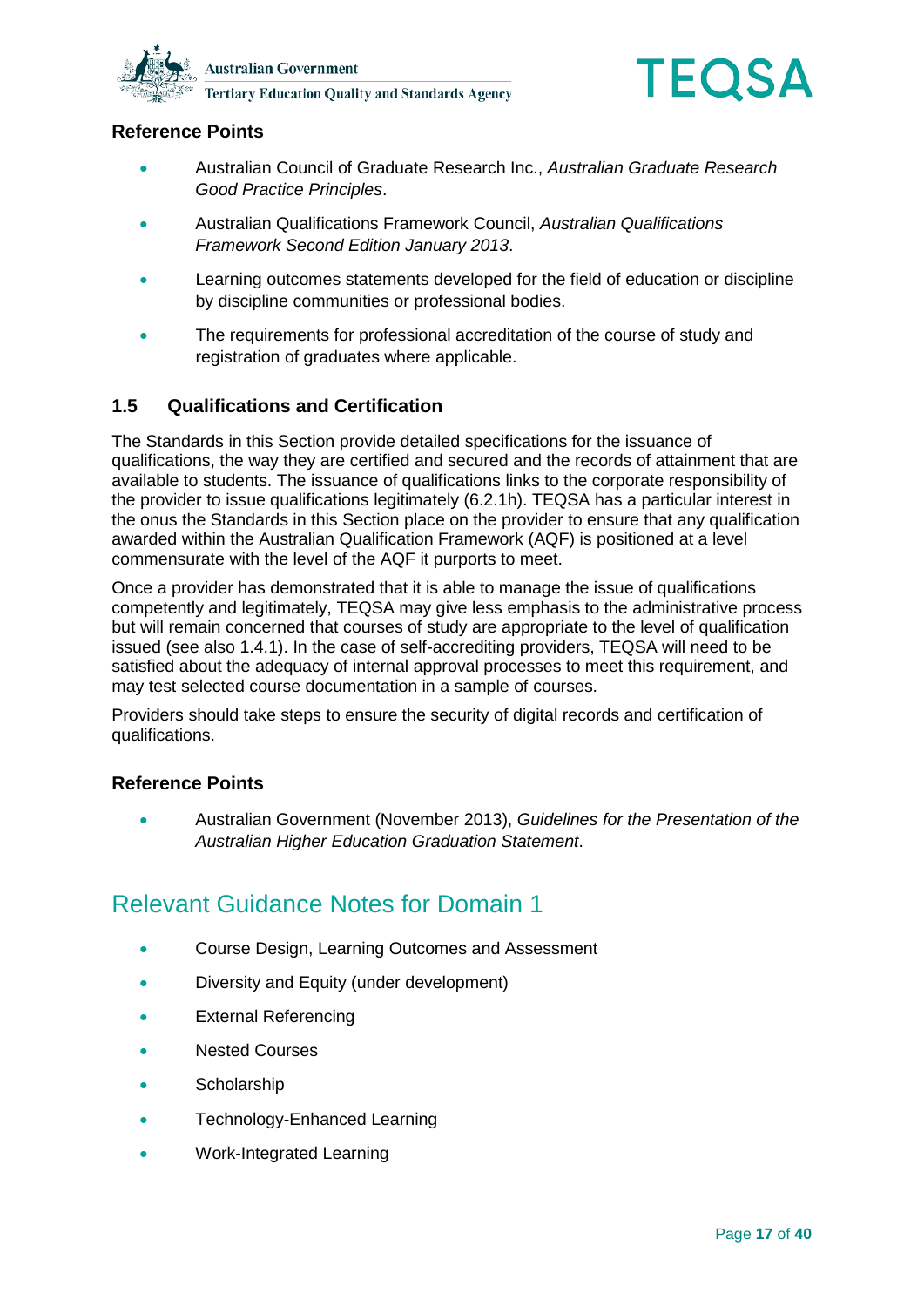



# <span id="page-17-0"></span>Domain 2 – Learning Environment

## Scope and intent of the Domain

This Domain (Sections 2.1-2.4) encompasses:

- the nature, access to and fitness for purpose of the learning environment under the control of the provider (without presupposing any particular model of participation or delivery), diversity of participation and the wellbeing of staff and students, and
- access to effective mechanisms to address students' grievances should they arise.

Much of the background material to demonstrate that these Standards are met must be publicly accessible (see Domain 7).

### TEQSA commentary

### **2.1 Facilities and Infrastructure**

This Section focuses on a provider demonstrating that there are sufficient facilities and infrastructure for delivery of a provider's course(s) of study and that they are appropriate for their intended educational purpose. This includes necessary access to secured ICT facilities and systems. Specific facilities and resources for particular courses of study are covered at Domain 3 (e.g. Section 3.3).

These Standards are intended to apply to any mode of delivery and participation, rather than presuppose any particular model. The onus is on the provider to demonstrate to TEQSA that its facilities and infrastructure support students to achieve the expected learning outcomes. Irrespective of the chosen mode of delivery, the Standards require a provider to offer opportunities for students (including international students) to interact outside of formal teaching e.g. for group work, team building, informal learning. This does not mandate physical spaces; interaction via ICT may be suitable in various settings.

### **2.2 Diversity and Equity**

This Section focuses primarily on the creation of equivalent opportunities for academic success regardless of students' backgrounds, within a relevant policy framework, and within the context of the provider's mission. Providers may wish to link this requirement to their admission requirements (see Section 1.1) and transition support arrangements (see Section 1.3). Providers should note that the Standards require providers to monitor the participation and success of any identified groups (such as an identified equity group) and use that information to improve academic and support strategies for such groups.

The requirement to give 'specific consideration to the recruitment, admission, participation and completion of Aboriginal and Torres Strait Islander peoples' means that this particular group must be specifically referred to in the policy and monitoring frameworks.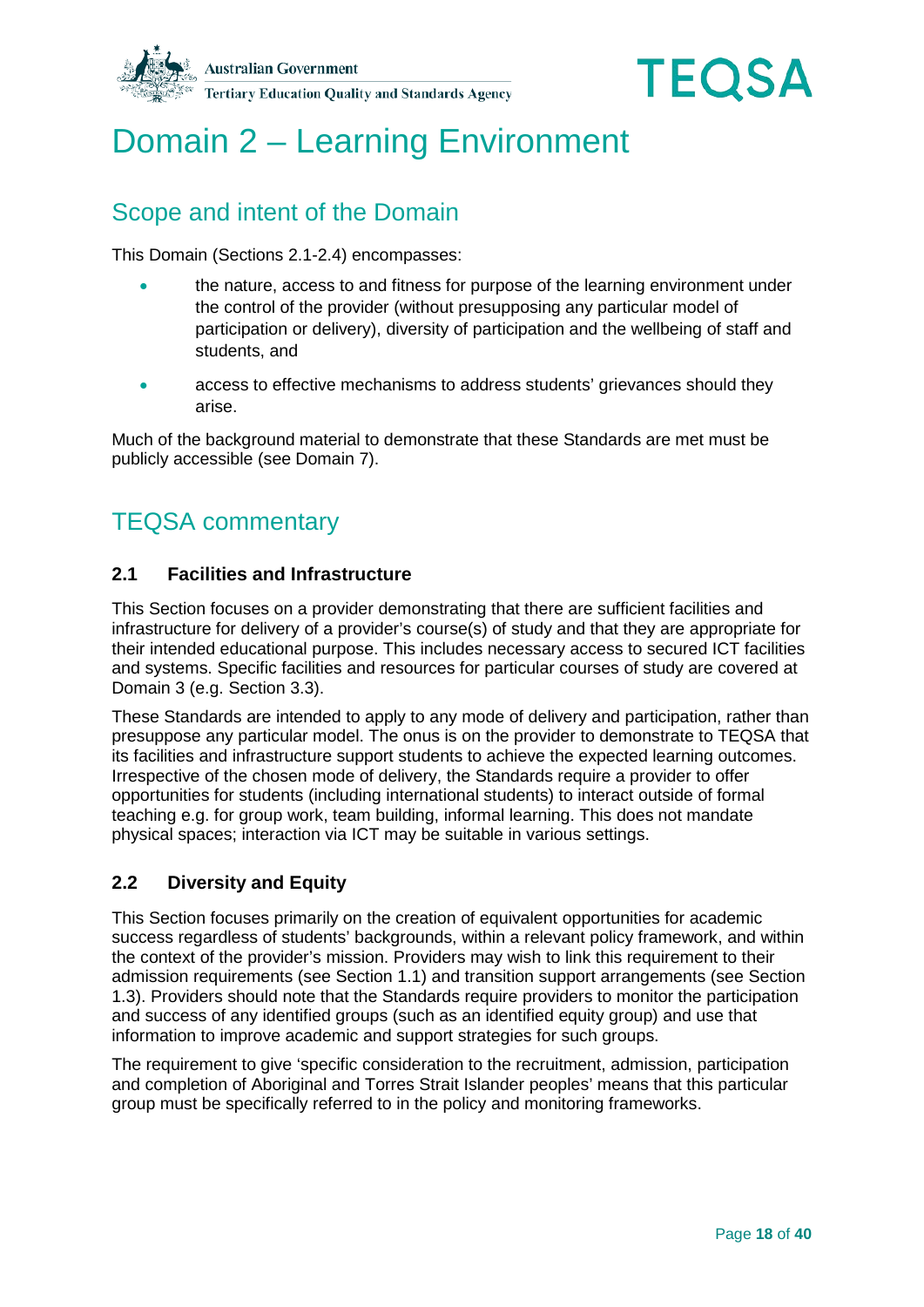



### **Reference Points**

- Australian Disability Clearinghouse on Education and Training (1998), *Students with Disabilities: Code of Practice for Australian Tertiary Institutions.*
- Australian Government, *Disability Standards for Education 2005*.
- Universities Australia (October 2011), *National Best Practice Framework for Indigenous Cultural Competency in Australian Universities*.

### **2.3 Wellbeing and Safety**

This Section encompasses a series of general and specific facets of a provider's operations that are aimed at the promotion of safety and wellbeing. TEQSA will expect providers to tailor their response to these Standards according to the scale, scope and nature of their circumstances and offerings. In the case of online or blended learning, the requirement for a safe environment also applies to security of internet communications and to policies and procedures related to online harassment.

### **2.4 Student Grievances and Complaints**

This Section seeks to ensure that students have access to mechanisms to resolve grievances effectively, at reasonable cost and with appropriate protection for complainants from breach of confidentiality or reprisal. This should be formulated within the policy framework, and students should be able to easily access a facility to lodge a complaint. Complaints-handling mechanisms are required to be *publicly* documented (see Domain 7). These Standards distinguish [formal complaints](#page-35-3) from informal [grievances,](#page-35-4) and records of the incidents and resolution of formal requirements must be kept, including time taken to reach a resolution (see institutional accountability at 6.2.1.j). While the Standards require policies and procedures to provide for students to access independent professional advice, TEQSA does not take this to require providing for students to access legal advice.

As part of its regulation of Australia's higher education sector, TEQSA monitors the compliance of higher education providers with the Tertiary Education Quality and Standards Agency Act 2011 (TEQSA Act) and the Higher Education Standards Framework. As stated on the Complaints page on the TEQSA website [<http://www.teqsa.gov.au/complaints>](http://www.teqsa.gov.au/complaints), TEQSA has a defined approach for handling [complaints.](#page-34-3) TEQSA will pursue any reliable information that indicates that a provider might not meet any of the Standards. TEQSA will maintain confidentiality in regards to the informant. TEQSA receives complaints on a range of matters relating to providers, including the provider's compliance with Threshold Standards and TEQSA Act, and in relation to possible false or misleading statements about a provider's registration and accreditation status.

TEQSA is not empowered to intervene in disputes about marks for an individual student's assessment, but will expect the provider's policy and procedures to be followed where a student lodges a complaint or appeal. These policies and procedures should explicitly make provision for review by an appropriate independent third party if internal processes fail to resolve any grievance, and should specify indicative timeframes for resolution of complaints. Third party complaint-handling bodies for all students at public providers and international students at private providers are outlined on the TEQSA Complaints webpage. Domestic students at private providers can contact the Australian Competition and Consumer Commission (ACCC). The Overseas Students Ombudsman (OSO) investigates complaints from students on student visas about private providers that relate to administrative decisions made by the provider, but not about broader educational quality issues. All students at public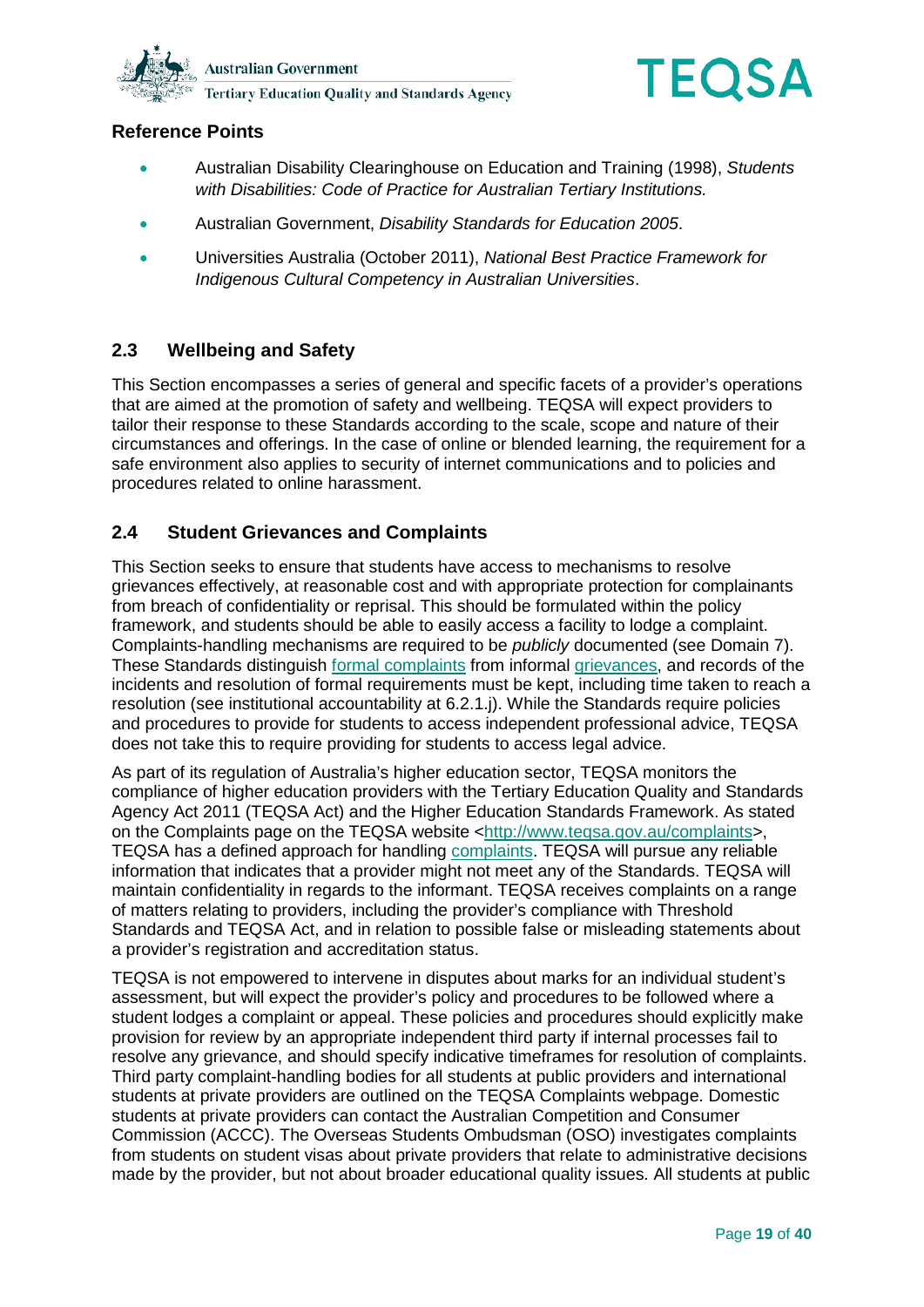



higher education providers have an avenue of appeal to the relevant Commonwealth, State or Territory Ombudsman, who can also investigate administrative decisions.

Providers are required to make available to their students specific avenues of appeal to independent third parties for matters not within the jurisdiction of the ACCC or an ombudsman.

Where TEQSA has reason to believe that a complaint or a pattern of complaints indicates that a provider might not be meeting one or more of the Standards, TEQSA may seek further information from the provider.

#### **Reference Points**

- Australian Council of Graduate Research Inc., *Australian Graduate Research Good Practice Principles*.
- Australian Government, *National Code of Practice for Registration Authorities and Providers of Education and Training to Overseas Students 2007*, Part D, Standard 8.
- Standards Australia (2014), *Australian Standard AS ISO 10002-2014, Guidelines for complaint management in organizations*.

## Relevant Guidance Notes for Domain 2

- Corporate Governance
- Diversity and Equity (under development)
- **Nested Courses**
- Technology-Enhanced learning
- Work-Integrated Learning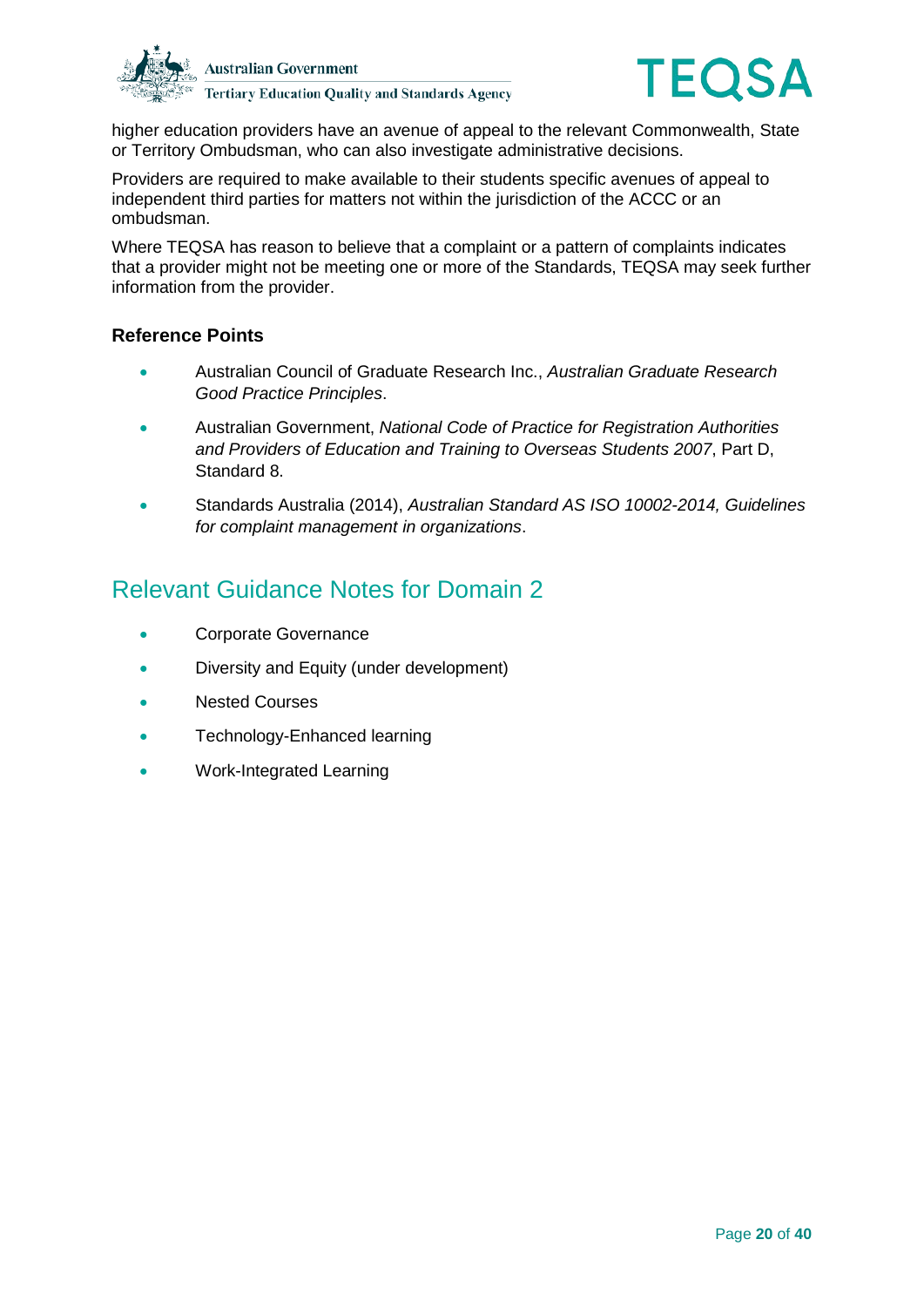



# <span id="page-20-0"></span>Domain 3 – Teaching

## Scope and intent of the Domain

This Domain (Sections 3.1-3.3) encompasses:

- specific requirements for the specification of the course design and requirements for engagement with advanced knowledge and enquiry, current knowledge, theoretical frameworks and concepts, related [scholarship](#page-37-3) and emerging ideas
- coherent achievement of learning outcomes and professional accreditation of a course of study if applicable
- sufficiency of staffing, capability of teaching staff, student access to staff, and
- the nature, appropriateness, quality and level of access to learning resources that are specific to the course of study.

# TEQSA commentary

### **3.1 Course Design**

TEQSA expects not only that the provider's specification of a course design (and its documentation) will comply with the requirements of 3.1.1 (see also public accessibility in 7.2), but also that sufficient detail of the conceptual underpinning of the course design (3.1.2–3.1.4) will be available for an expert in a relevant subject area to form a view on whether these Standards are met. TEQSA expects these requirements would be evident in the course proposal approved by the provider's internal academic governance body/processes. In relation to Standard 3.1.5, TEQSA will require evidence from the relevant professional accrediting body where applicable and where available. This may involve some coordination with the professional body in relation to new providers/courses of study, where a provider may not be eligible to attain professional accreditation at the outset.

### **3.2 Staffing**

This Section requires, and TEQSA will expect, a provider to demonstrate sufficient staffing to meet the educational, academic support, administrative and access needs of the student cohorts undertaking a course of study. This includes an overall staffing profile sufficient to provide collective academic leadership necessary to lead intellectual enquiry at the level required by the course of study. In particular, the Standards specify that academic teaching staff must be qualified to at least one level of qualification<sup>[4](#page-20-1)</sup> higher than the course of study being taught, or have equivalent relevant academic or professional or practice-based experience and expertise, except for staff who are supervising doctoral degrees who must themselves have a doctoral degree or equivalent research experience (see 3.2.3). The Standards for research (4.1) and research training (4.2) also require staff to have relevant qualifications and experience.

Staff who have leadership/oversight roles or teach significant components of a course of study must meet certain specified capabilities and qualifications as outlined in the Standards,

<span id="page-20-1"></span> <sup>4</sup> 'Level' means an AQF level or equivalent.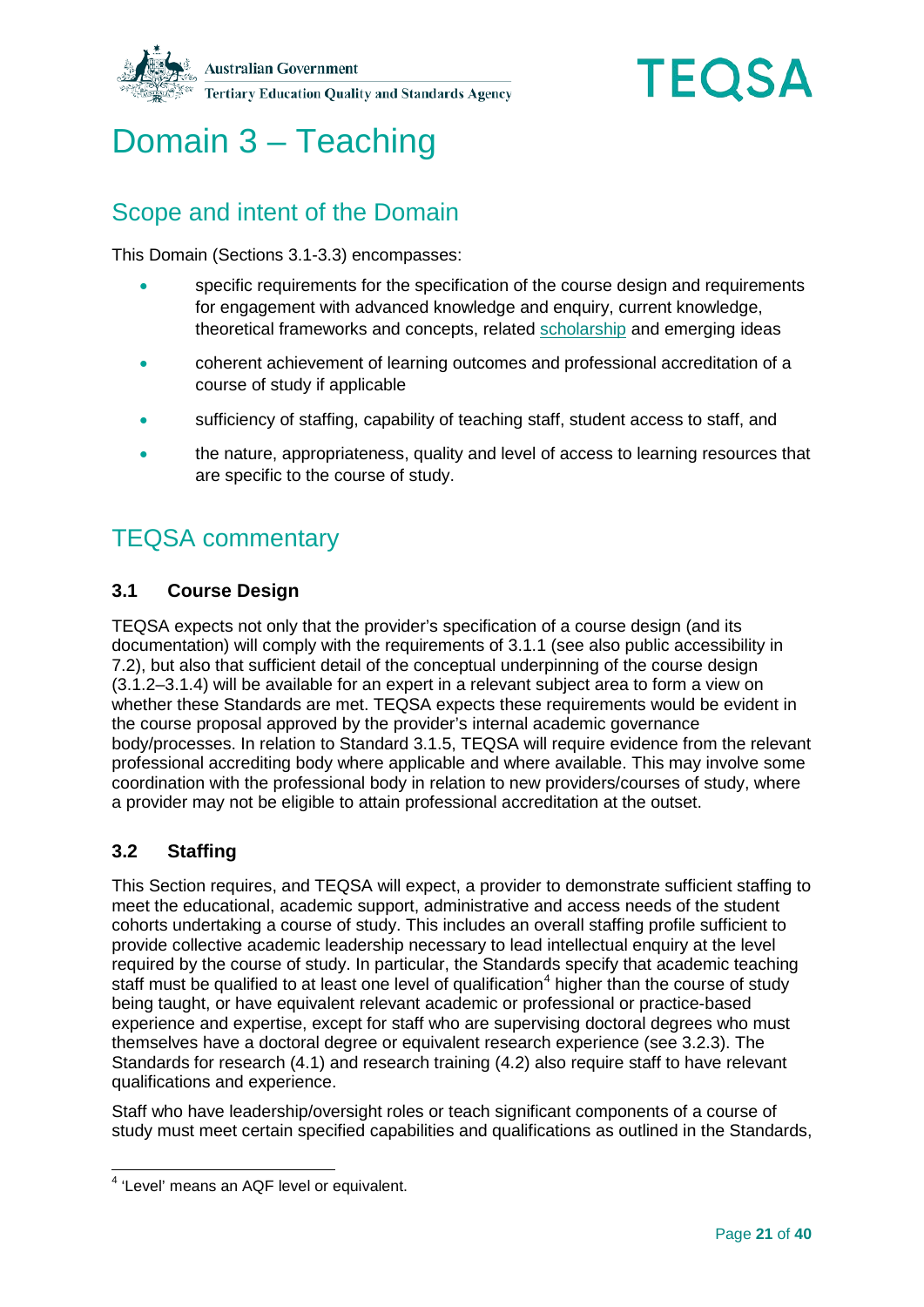



including requirements for continuing scholarship that informs their teaching. These requirements include knowledge of contemporary developments in the field they are teaching (which is informed by continuing scholarly activity), skills in teaching, learning and assessment relevant to the needs of the student cohorts involved, and a qualification at least one level higher than is awarded for the course of study, or equivalent experience. Exceptions to these requirements are possible (3.2.4) in certain circumstances, such as teaching a specialised component of a course of study, provided the staff members who do not fully meet the requirements of the Standards are supervised by staff who do meet the Standard. TEQSA will need to be satisfied that the qualifications and experience of staff collectively and individually meet the requirements of the Standards.

Staff who hold academic leadership roles at any level need to have experience and qualifications at a level necessary for their responsibilities. Academic leaders at higher levels have an important role in guiding the development of a higher education learning environment within their scope of responsibility, including the development of advanced inquiry at the appropriate course level and staff scholarship.

#### *TEQSA has found academic leadership to be a critical success factor, especially for applicants seeking to enter higher education for the first time.*

Unusually high reliance on casual staff poses risks for the quality of the student experience, and TEQSA will investigate where high reliance on casual staff is combined with data indicating lower student outcomes. TEQSA does not set a threshold for the ratio of ongoing staff to casual staff, except for the purpose of risk assessment. Findings are made after considering contextual factors including qualifications, experience and depth of scholarship in academic leaders and the nature of the field.

### **3.3 Learning Resources and Educational Support**

This Section focuses on both the quality of and access to learning resources that are specific to the learning needs of a course of study and its level. TEQSA will expect a provider to demonstrate that the learning resources provided and recommended are appropriate to the level of the course of study, consistent with the expected learning outcomes and modes of participation, and accessible when needed (including for individuals with special needs). The Standard does not specify the form in which information resources are made available (whether physical books and journals or electronic databases), but they must be accessible by all students regardless of mode of delivery or location, and whether the course is delivered directly by the registered provider or by a third party. The quality of learning resources may be assessed in part by an external expert in the subject area and the resources will need to be specified in detail sufficient for such an expert to form a view on their quality and appropriateness. TEQSA does not regard sole reliance on other parties with whom the provider has no relationship (such as a municipal library) to provide resources as acceptable. TEQSA may need more or less information on learning management systems employed by a provider depending on its familiarity with the provider.

## Relevant Guidance Notes for Domain 3

- Course Design, Learning Outcomes and Assessment
- Determining Equivalence of Professional Experience and Academic Qualifications
- Diversity and Equity (under development)
- External Referencing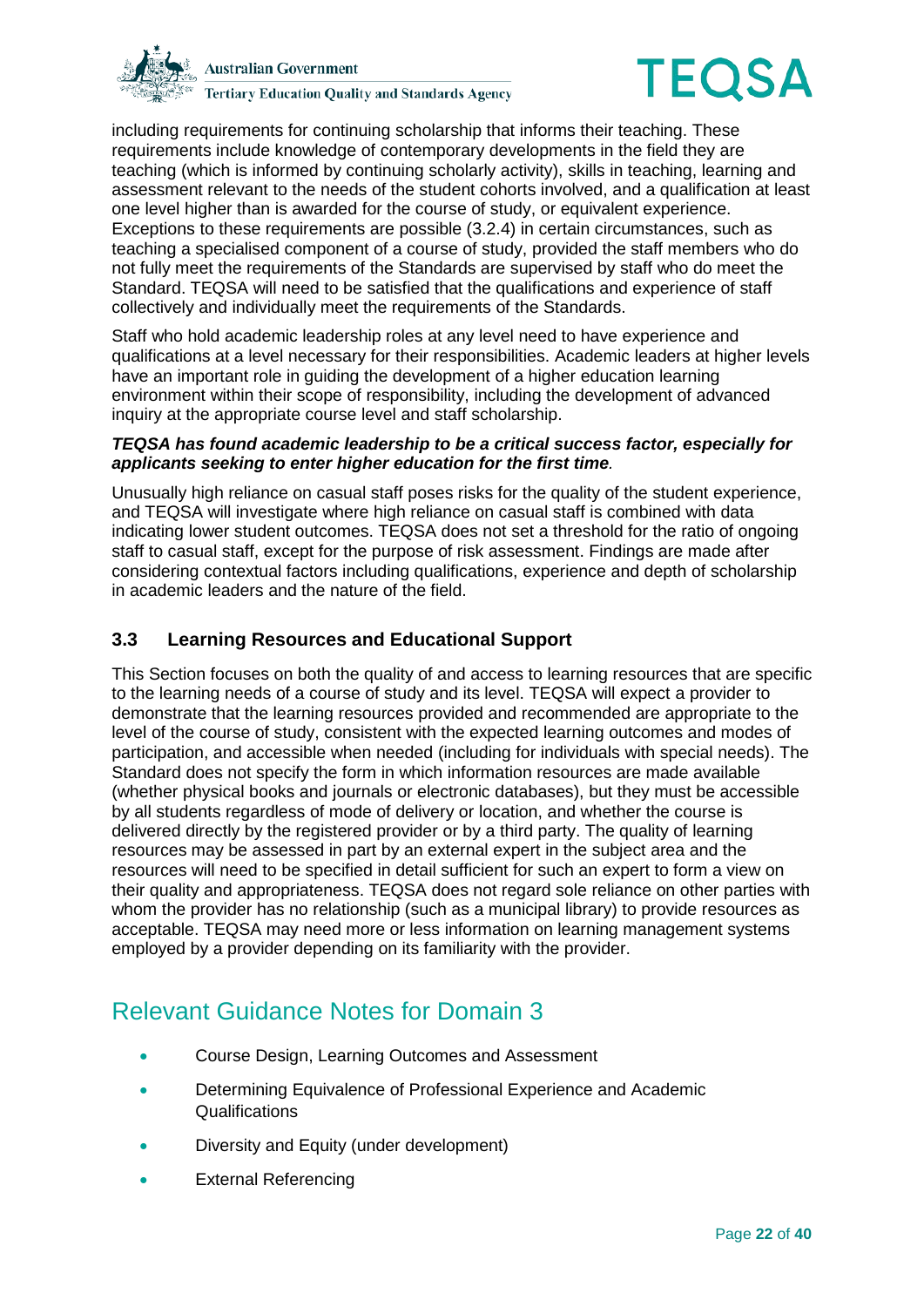**Australian Government Tertiary Education Quality and Standards Agency** 



- **Nested Courses**
- **Scholarship**
- Staffing, Learning Resources and Educational Support
- Technology-Enhanced learning
- Work-Integrated Learning

# <span id="page-22-0"></span>Domain 4 – Research and Research Training

## Scope and Intent of the Domain

This Domain (Sections 4.1-4.2) encompasses:

- the minimum requirements for the conduct of research and recording of research activity by a higher education provider, and
- the additional requirements that must be met if research training is offered.

## TEQSA commentary

#### **4.1 Research**

This Section of the Standards is intended to apply to all research carried out by providers (whether within the context of research training or not). TEQSA recognises that providers who are receiving funding from national Australian funding bodies, such as the Australian Research Council (ARC) or the National Health and Medical Research Council (NHMRC) or other major agencies, must meet stringent and onerous requirements attached to their funding that are more detailed than the requirements of the HES Framework, including various codes of conduct. Definitions of research are discussed in TEQSA's Guidance Note on Research and Research Training.

The Standards in this Section represent more basic requirements, but providers who do not receive funding from the major funding bodies are encouraged by TEQSA to use their higher requirements as a guide for their own operations (see Reference Points), taking account of the scale and nature of their research mission. Where those requirements are already demonstrated to be met for other purposes, either in full or in relation to the matters encompassed specifically by Section 4.1.2, TEQSA will not require further demonstration in relation to compliance with Section 4.1.2. TEQSA interprets Standard 4.1.2 to broadly include all staff in a research team, such as technical specialist staff, not just academic staff.

As to the system for [recording research outputs](#page-37-4) (4.1.3), a system required by major funding bodies will suffice but TEQSA otherwise expects the system to be appropriate to the scale and purposes of the provider (for example, an authorised spreadsheet could suffice, provided it is accurate and current). This recording system will also serve to provide evidence of research activity for the purpose of meeting other Standards, e.g. 3.2.3, 4.2.2, 4.2.3.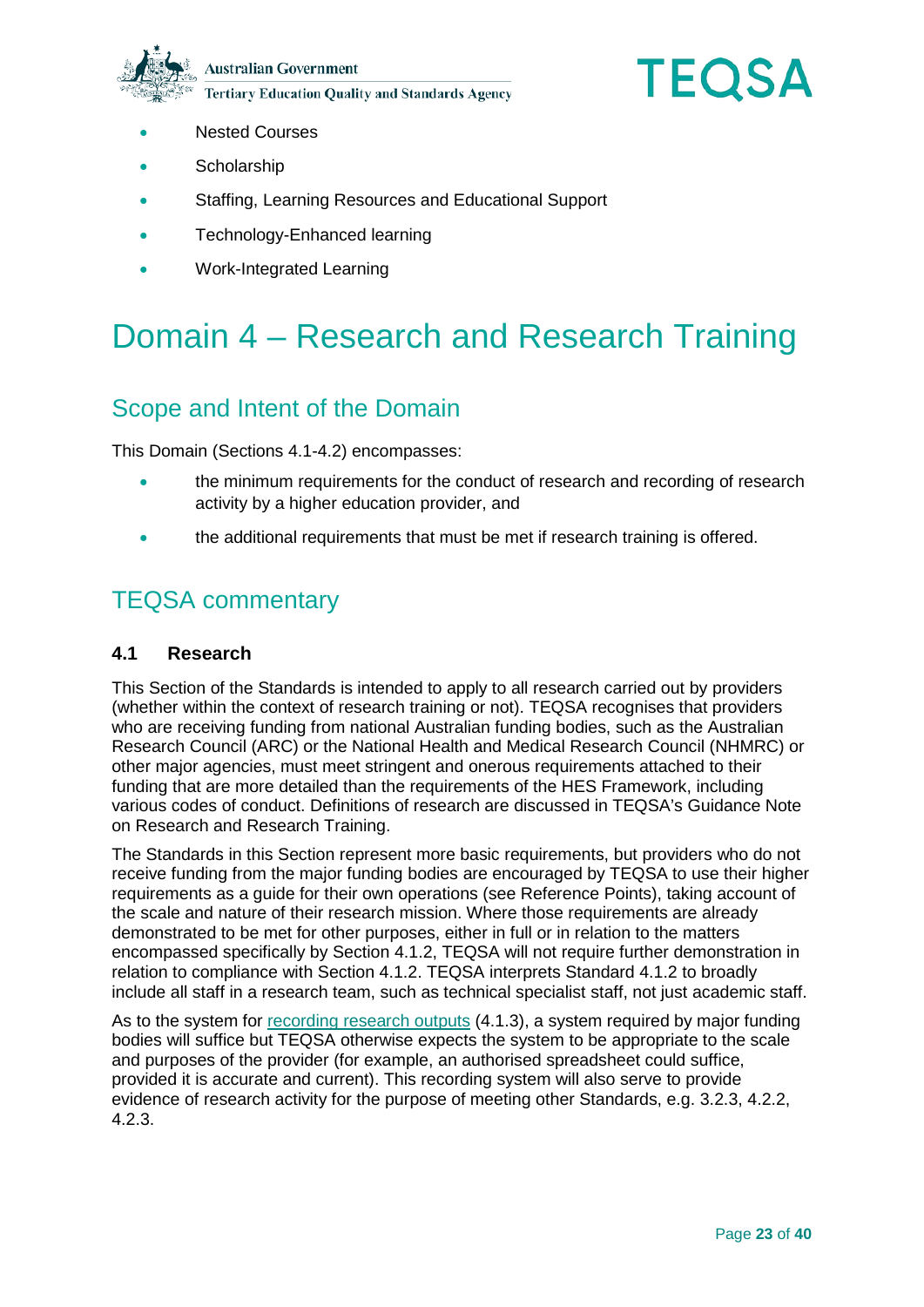



### **Reference Points**

- Australian Government (2007), *Australian Code for the Responsible Conduct of Research*.
- Australian Government, *The National Statement on Ethical Conduct in Human Research (2007).*
- Australian Government, *The Australian code for the care and use of animals for scientific purposes 8th edition (2013).*

### **4.2 Research Training**

Providers who undertake research training must meet the requirements of Section 4.1 as well as those of 4.2. TEQSA expects to see that research training is guided by and undertaken in accordance with an institutionally-approved policy framework covering at least the items specified by Section 4.2. The Standards also require research training to occur in an environment of research/scholarly/creative activity (such as on-going projects within a community of scholars, leading to research publications in the relevant fields) with adequate resources and with competent continuing supervisory arrangements as specified by the Standards. The Standards do not permit a course in research training (i.e. a higher degree by research) to be offered in an environment that is otherwise devoid of research activity. Providers should note the requirements for specified learning outcomes for research training and additional specific assessment requirements for research training (see Section 1.4).

### **Reference Points**

- Australian Council of Graduate Research Inc., *Australian Graduate Research Good Practice Principles*.
- Australian Government (2007), *Australian Code for the Responsible Conduct of Research*.

## Relevant Guidance Notes for Domain 4

- Academic Governance
- Academic Integrity
- Determining Professional Equivalence
- Nested Courses
- Research and Research Training
- Staffing, Learning Resources and Educational Support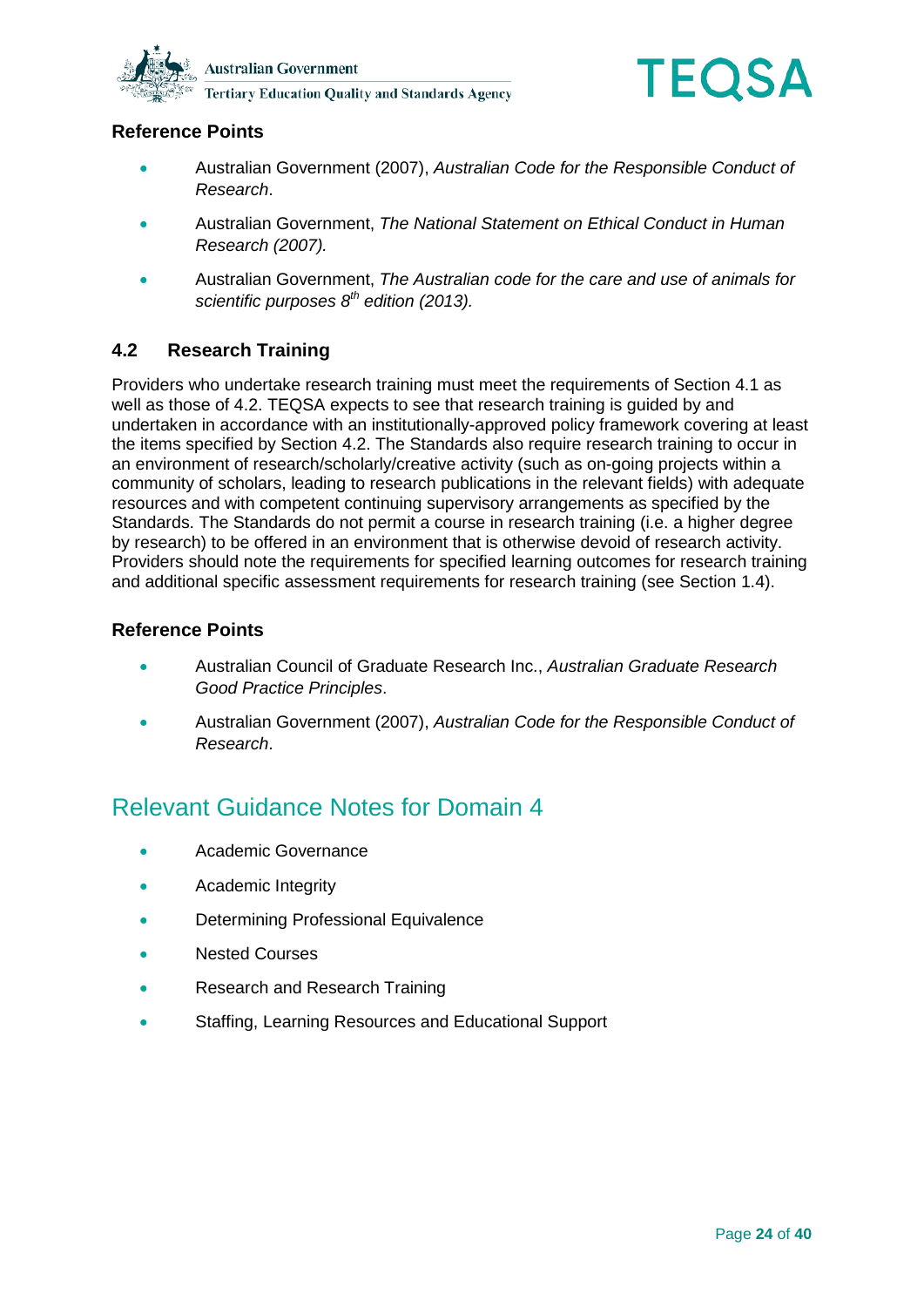



# <span id="page-24-0"></span>Domain 5 – Institutional Quality Assurance

## Scope and intent of the Domain

This Domain (Sections 5.1-5.4) encompasses:

- whether the provider has a credible and effective process for internal approval of all courses of study that is applied consistently and involves competent academic oversight and scrutiny independent of those directly involved in the delivery of the courses of study (5.1)
- the effectiveness of the policy framework and processes that are applied to maintain academic integrity throughout the provider's academic activities (including arrangements with other parties) and to address and prevent lapses in academic integrity (5.2)
- the mechanisms for regular review of the quality of higher education activities and how the findings of such reviews are used to bring about improvements (5.3), and
- how delivery arrangements with other parties are quality assured, including verification of the continuing compliance of those arrangements with the requirements of the HES Framework (5.4).

## TEQSA commentary

### **5.1 Course Approval and Accreditation**

TEQSA's main focus will be on satisfying itself that the provider has an effective internal process for [approval](#page-34-4) of all courses, which includes rigorous academic scrutiny through the institutional academic governance processes of the provider, independently of those involved directly in delivery of the course of study. All providers are expected to have such an approval process, whether they have self-accrediting authority or their courses are accredited by TEQSA. Where TEQSA accredits a course of study, the point of departure will be the evidence of rigorous internal approval of the course carried out by the provider prior to making an application for course accreditation to TEQSA. Once TEQSA is satisfied that a provider's approval process is capable and continues to be so, less detailed evidence about the approval process itself may be required for regulatory purposes. Any course of study submitted for approval to TEQSA must have been both considered and approved by the responsible internal academic governance body or bodies or it will not be accredited.

### **5.2 Academic and Research Integrity**

TEQSA will need to be satisfied that there is an institutional policy framework to maintain and support academic integrity of students and staff that is backed by processes and practices that implement institutional policies effectively. Providers will need processes for detecting and addressing instances of plagiarism and other forms of 'cheating'. Once a provider is operating, evidence of effectiveness will be provided in part by records of management of incidents as required by Standard 7.3.3c.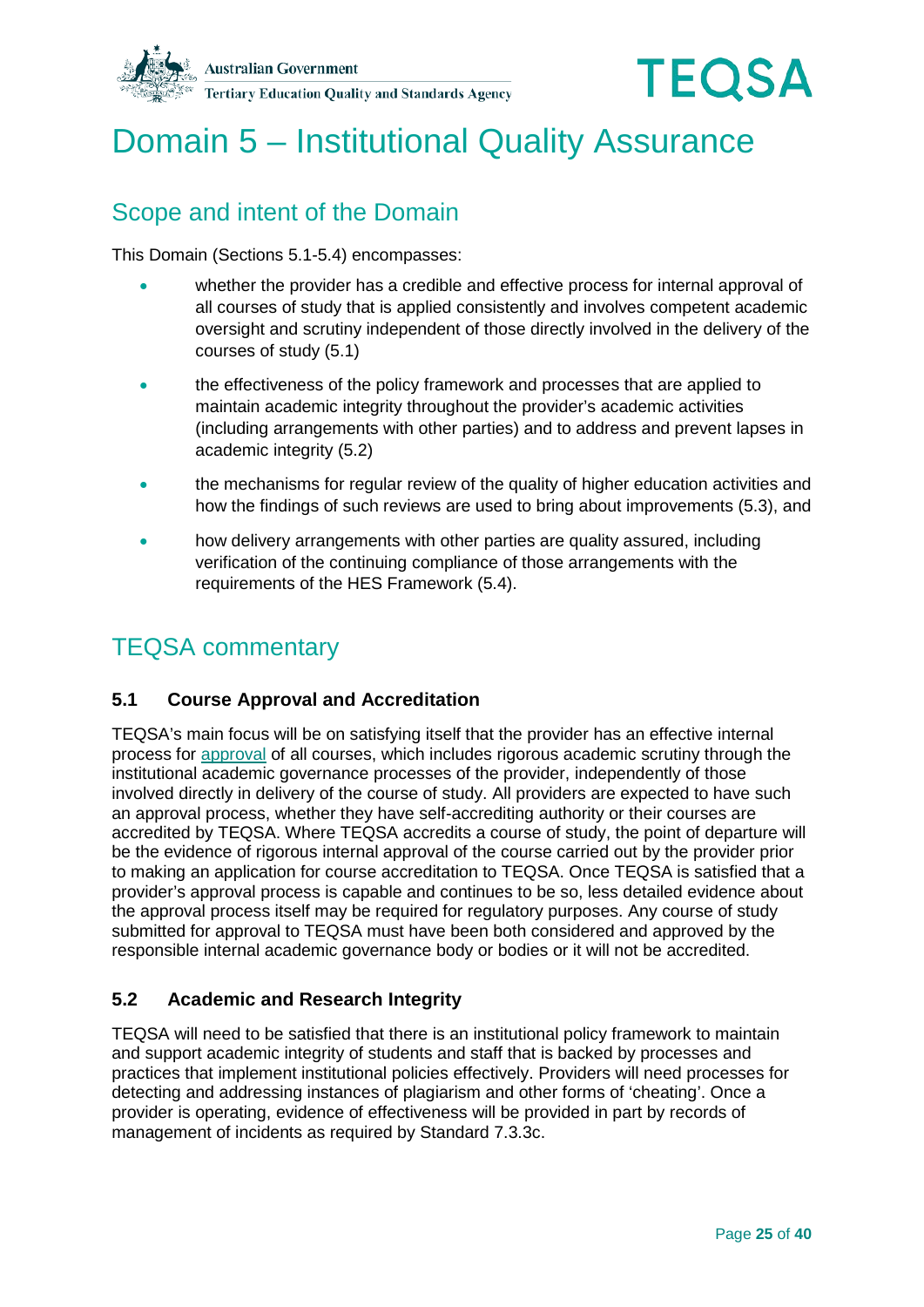



### **Reference Points**

- Australian Government (2007), Australian Code for the Responsible Conduct of Research.
- Reports of studies on good practice commissioned by the Office for Learning and Teaching and the Australian Learning and Teaching Council (2011-2013).

### **5.3 Monitoring, Review and Improvement**

This Section requires a provider to conduct periodic comprehensive reviews of all courses (at least every seven years with evidence to be provided as part of the renewal of registration application to TEQSA), backed by more frequent monitoring of the day-to-day delivery of courses of study e.g. periodic reviews of units and annual review of student performance. TEQSA will expect to see that such reviews are conducted (or will be conducted in the case of a new provider or course of study) according to the requirements of the Standards as part of the provider's normal operations, and that the findings of the reviews are evidently used to generate improvements. In demonstrating that it meets this Standard, a provider will need to demonstrate in particular that reviews of courses of study involve considered oversight by the institutional academic governance processes, external referencing (which can include moderation of assessment against other programs, benchmarking of student success and course design against programs at other providers) and feedback from students.

### **5.4 Delivery with Other Parties**

Where a provider delivers courses of study or parts of courses of study through arrangements with other parties, TEQSA will need to be satisfied that the provider remains accountable for such arrangements, that the delivery of the program is monitored and quality assured by the provider and that both the program delivery and the student experience with other parties comply with the requirements of the HES Framework. How this is demonstrated may vary with particular circumstances and should be discussed with the provider's TEQSA case manager. However, the starting point will be the terms and conditions of the contract between the registered provider and the third party, and how the registered provider reviews compliance with these.

## Relevant Guidance Notes for Domain 5

- Academic Governance
- Academic Integrity
- Academic Quality Assurance
- Corporate Governance
- **External Referencing**
- Nested Courses
- Research and Research Training
- **Scholarship**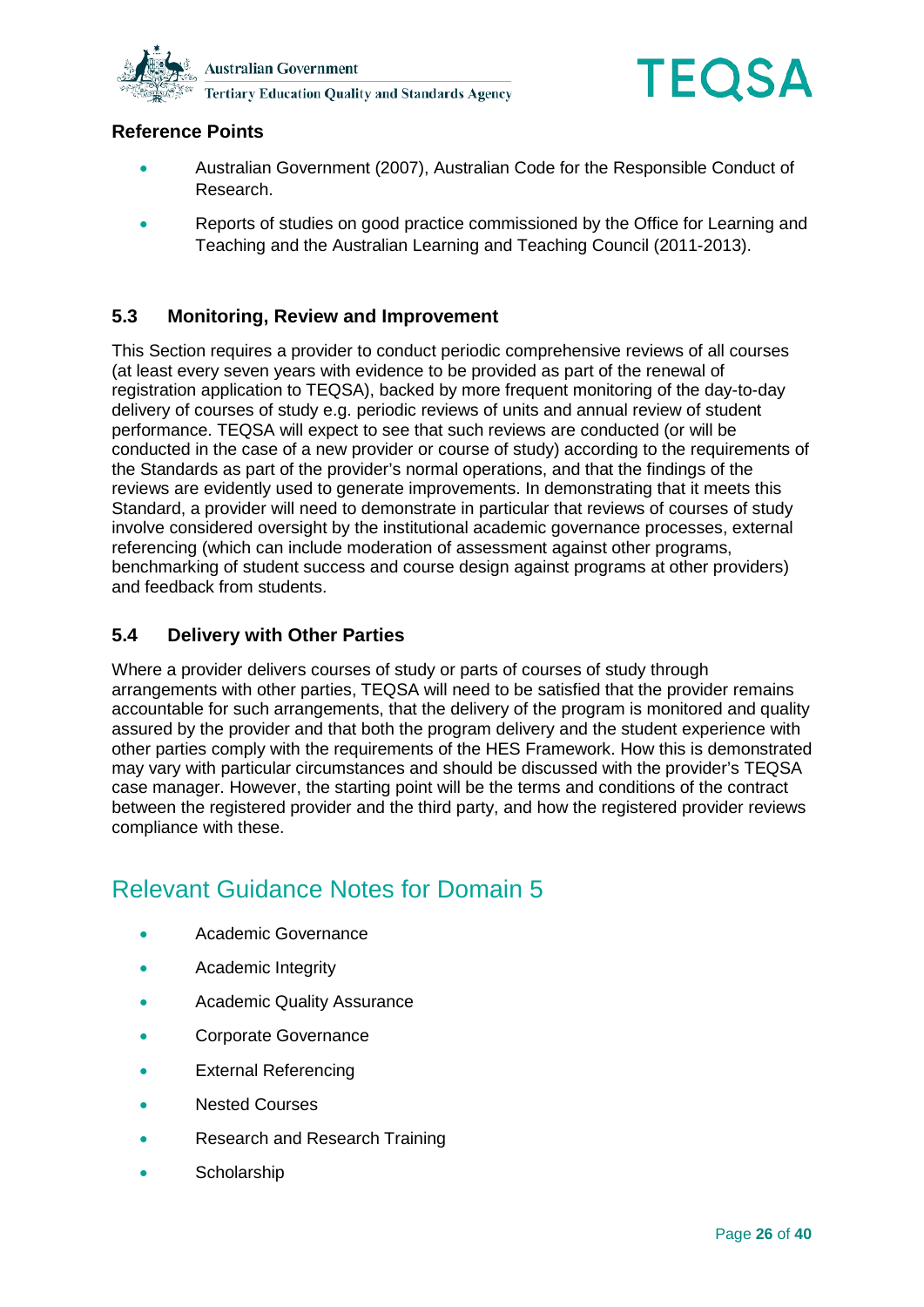**Australian Government** 

**Tertiary Education Quality and Standards Agency** 



- Technology-Enhanced learning
- Third Party Arrangements
- Transnational Higher Education
- Work-Integrated Learning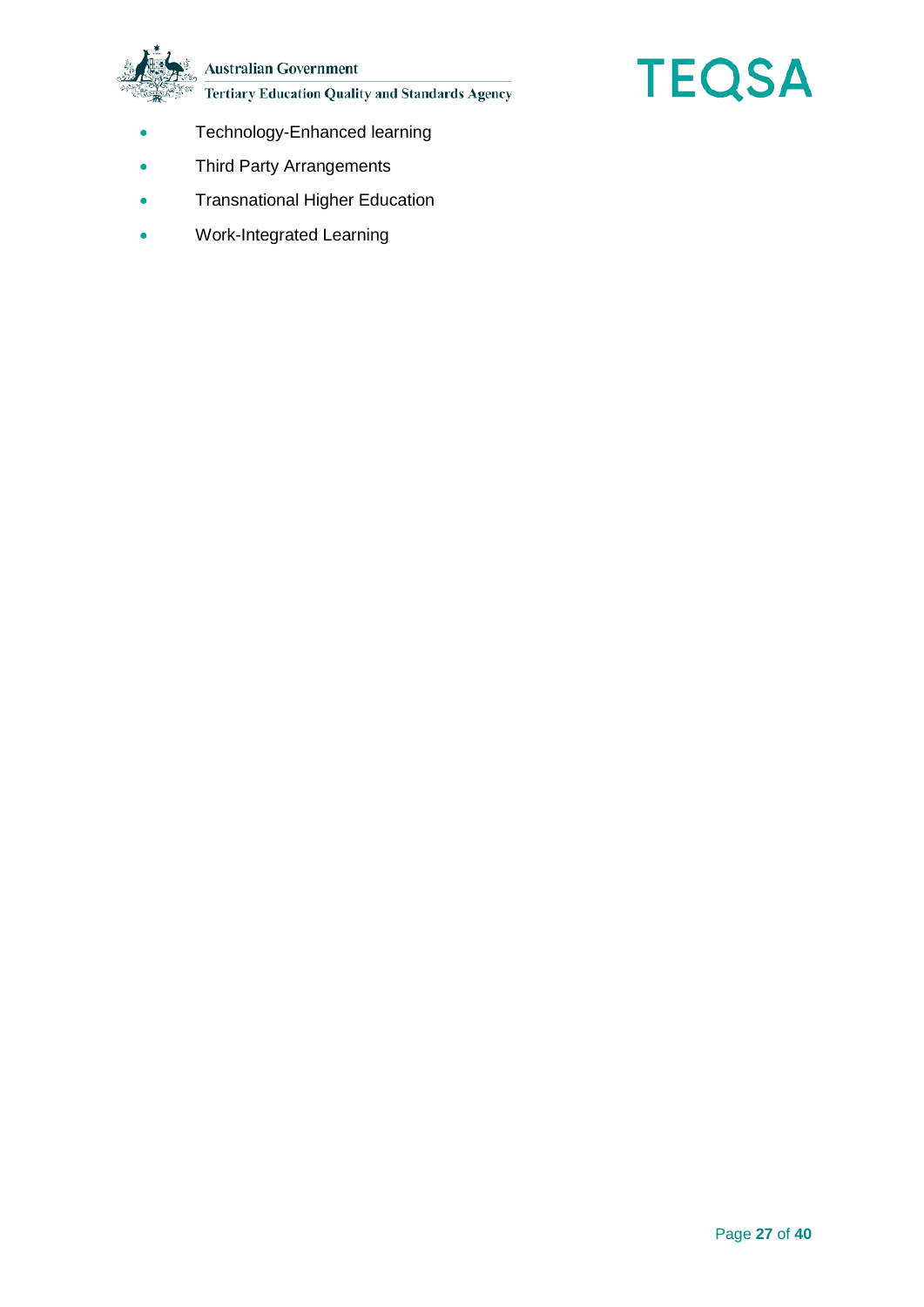



# <span id="page-27-0"></span>Domain 6 – Governance and Accountability

## Scope and intent of the Domain

This Domain (Sections 6.1-6.3) encompasses:

- specification of an accountable governing body with some elaboration of its key governance roles
- specific corporate accountabilities to be demonstrated by the provider, which the governing body also assures itself are met, and
- requirements for academic governance oversight of a provider's higher education activities.

This Domain represents an aggregation at corporate level of the provider's accountabilities, both as a responsible corporate entity and as a provider of quality higher education, including responsibility for compliance with the requirements of the other six Domains of the HES Framework. Some of these accountabilities reside solely with the governing body, although most rely on delegations of authority from the governing body to various parts/officers of the provider.

*Because of its overarching nature, the extent to which a provider demonstrates its capacity to meet the Standards of this Domain (along with Domains 5 & 7) as part of its ordinary business will be a significant factor in building TEQSA's confidence about the provider's capacity to meet and continue to meet the requirements of the HES Framework overall.* 

## TEQSA commentary

### **6.1 Corporate Governance**

The governing body is required to be formally established, by a legal instrument (e.g. by a specific Act or under the Corporations Act or State Act unless the provider is an individual operating from a Territory). The Standards do not prescribe the model of governance (e.g. Board/CEO or Board/Executive Director) but at least two members of the body must be independent and, consequently, could not be executive directors (the concept of an [independent member](#page-35-5) is elaborated on in the Guidance Note for Corporate Governance). The Standards require the governing body to exercise governance functions and to hold the organisation accountable, which TEQSA would expect to see reflected in the entity's instrument of establishment, constitution, a board charter or the like and/or delegated authorities put in place by the governing body. Standard 6.1.3 specifies a number of key governance roles for the governing body. Provided these are carried out as contemplated by the Standard, TEQSA does not seek to specify how these roles are undertaken. Notable among these roles is the conduct of periodic independent reviews of the effectiveness of the governing body and the academic governance processes the provider has implemented. For an established provider, TEQSA will want to see reports of these reviews and evidence of improvements arising, or planned to arise, from them. TEQSA will also need to be satisfied that arrangements to meet contingencies including cessation as a provider are available and likely to be effective.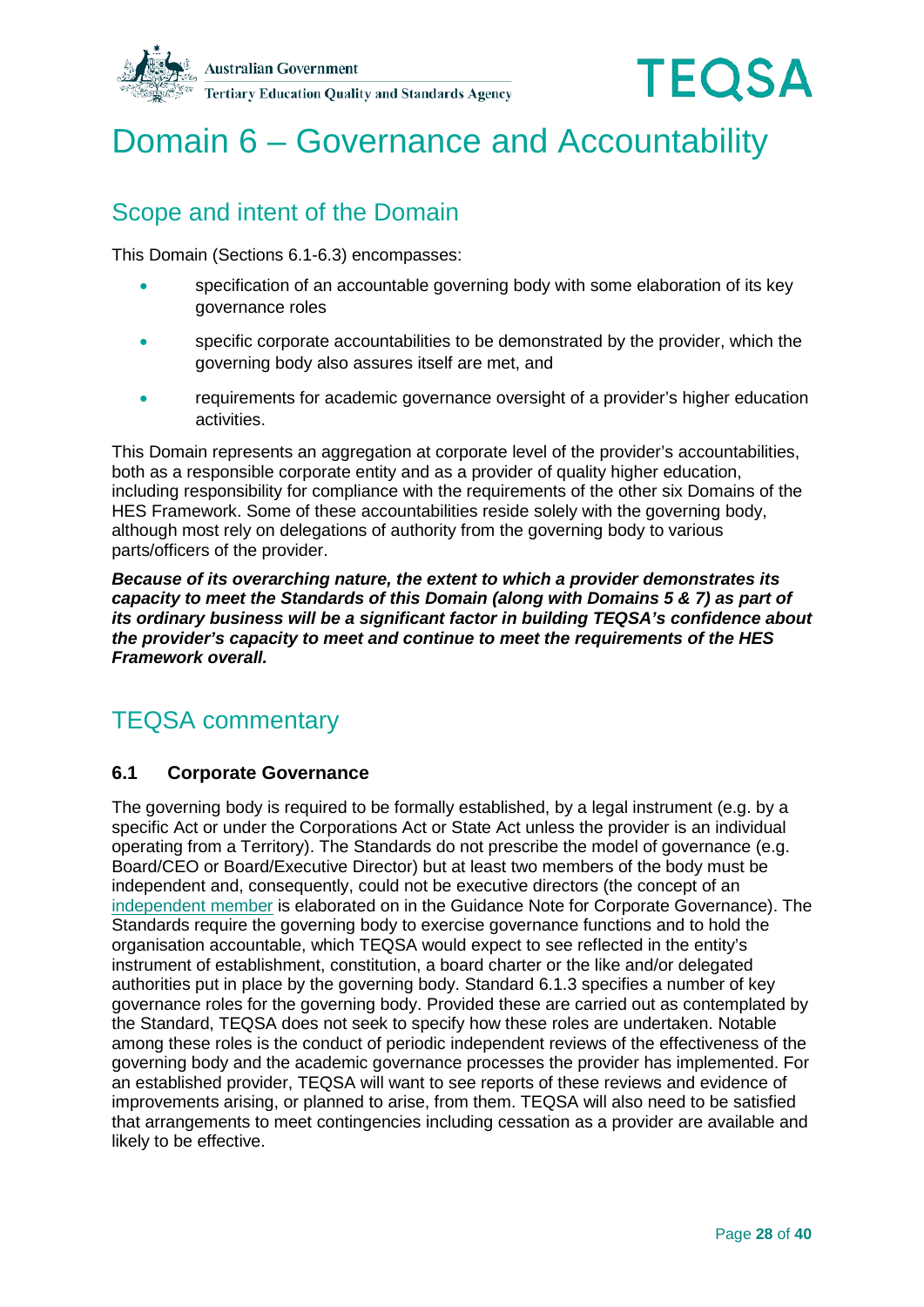



### **6.2 Corporate Monitoring and Accountability**

This Section of the Standards specifies a series of critical accountabilities that the provider must be able to demonstrate and that the governing body must, as part of its governance role, satisfy itself that these accountabilities are being met. The governing body should set in place delegated authorities required for effective governance, and TEQSA will want to review these (including their effectiveness). The governing body must also be able to demonstrate that it has assured itself that these accountabilities are being met as part of its ordinary business, e.g. as recorded in its business agendas, confirmed minutes and actions arising such as compliance monitoring, risk management and monitoring of delegated authorities. Management of risks must include risks to quality. TEQSA will expect the provider to be able to demonstrate how the governing body remains abreast of any occurrences of academic misconduct, serious complaints, [critical incidents](#page-35-6) and actual or potential lapses in relation to the HES Framework (see Standards 6.2.1 j & k) through its reporting framework. The evidence required to demonstrate financial viability and the financial capability to meet the Standards and sustain the quality of higher education is detailed in the Application Guide for New Providers.

#### **Reference Points**

- ASX Corporate Governance Council (July 2014, or as amended), *Corporate Governance Principles and Recommendations (3rd Edition)*.
- Universities Australia (July 2011), *Voluntary Code of Best Practice for the Governance of Australian Universities*.

#### **6.3 Academic Governance**

This Domain represents the highest level of academic governance oversight mechanisms established by the provider. Neither the Standards nor TEQSA prescribe the structures that may be employed (such as an Academic Board or Senate). However, the outcomes that are to be achieved are specified by the Standards and TEQSA will expect a provider to demonstrate that its chosen mechanisms for academic governance achieve these outcomes. A provider's academic governance systems represent a critical oversight link between the provider's detailed internal quality assurance arrangements (see Domain 5) and the accountability of the governing body for the quality of the higher education it offers and for meeting the requirements of the HES Framework (see Domain 6). TEQSA will expect to see evidence of high level academic oversight (e.g. policy development and review, performance analyses, review findings and actions arising) as contemplated by Standards 6.3.1-6.3.3 as part of the provider's normal business, including reports and analyses presented to the governing body. A provider's capacity to maintain effective academic oversight of its higher education activities will be critical to TEQSA's confidence in the provider.

## Relevant Guidance Notes for Domain 6

- Academic Governance
- Academic Integrity
- Academic Quality Assurance
- Corporate Governance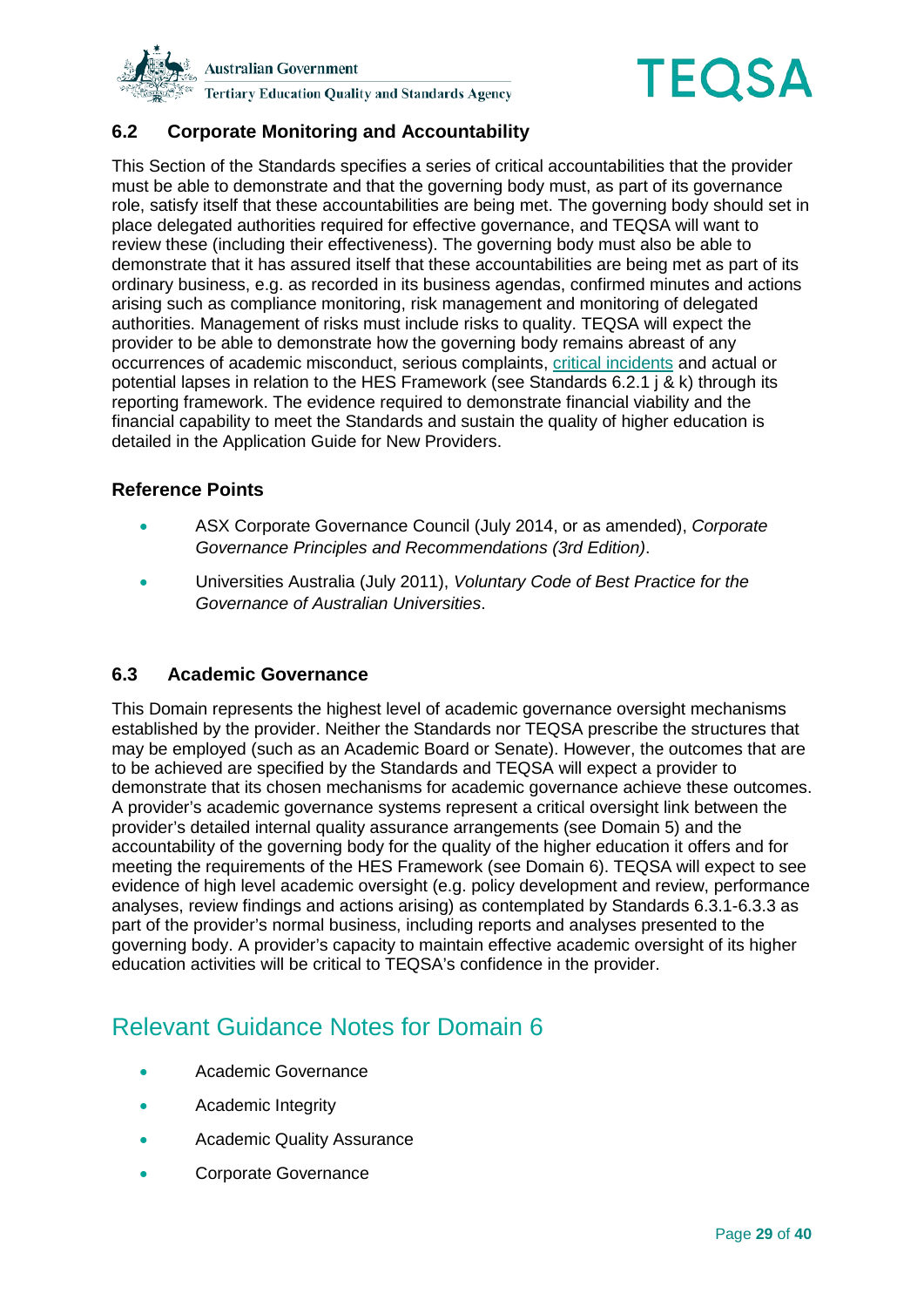**Australian Government** 

**Tertiary Education Quality and Standards Agency** 



- Financial Assessment (under development)
- Financial Standing
- Third-Party Arrangements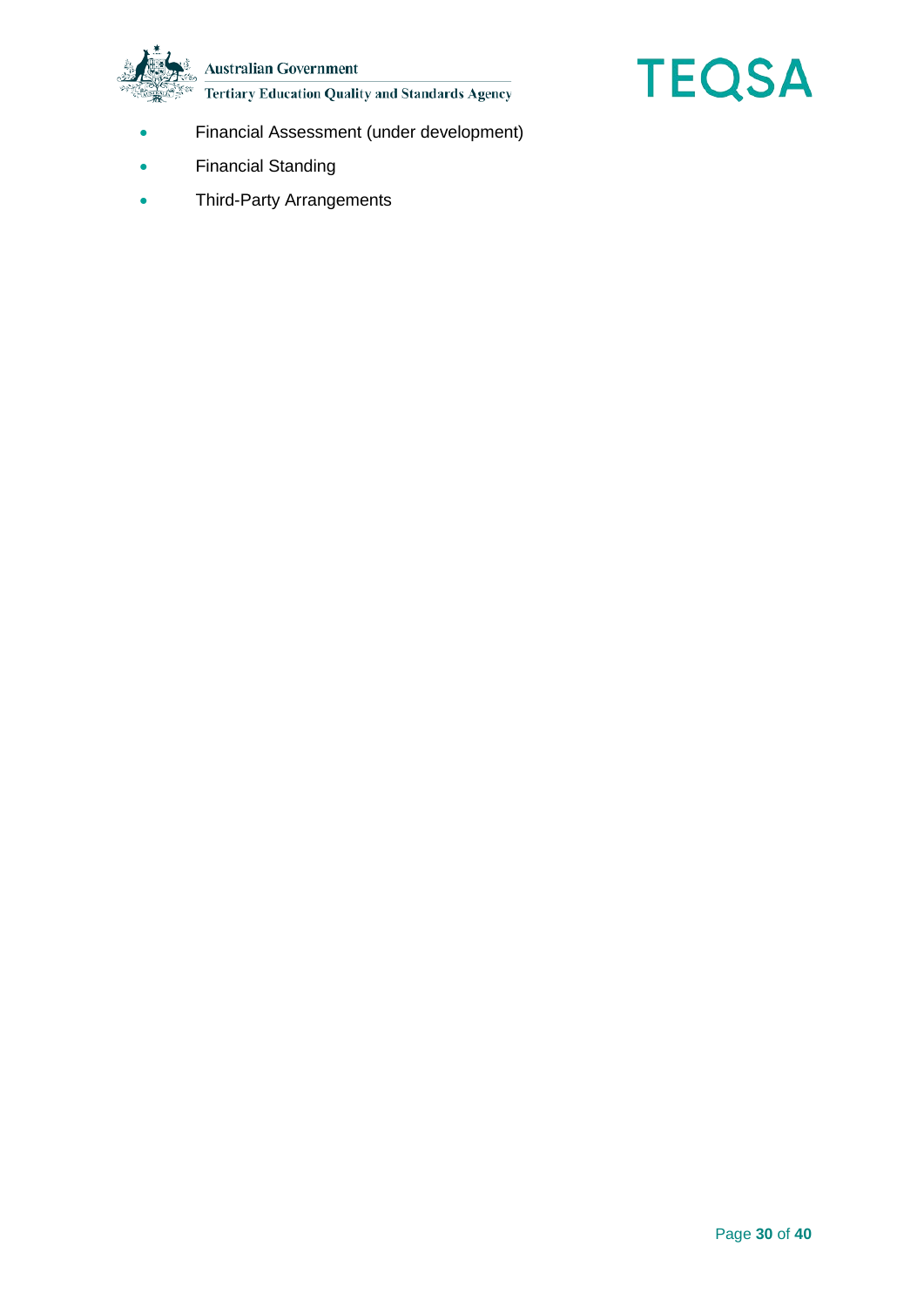



# <span id="page-30-0"></span>Domain 7 – Representation, Information and Information Management

## Scope and intent of the Domain

This Domain (Sections 7.1-7.3) encompasses:

- whether the provider's representations (whether directly or through other parties) about itself and the courses of study it offers are accurate, ethical and not misleading in their claims (7.1)
- whether there is sufficient publicly available information to assist students in making informed choices about selecting a course of study (including students with special needs), to enable effective and informed participation in a chosen course of study and to resolve grievances if necessary, including the particular needs of international students studying in Australia (7.2)
- the existence of a readily accessible public description of the provider and its operations, and
- the requirement that the provider's information management system meets certain critical requirements concerning content, security and integrity (7.3).

### TEQSA commentary

### **7.1 Representation**

TEQSA's main interest will be in the materials that the provider uses to represent itself and its offerings, whether to particular students or more generally, such as marketing materials, claims about career outcomes arising from courses of study and the like. Where a provider is represented by agents, TEQSA will seek evidence of a formal contractual engagement with the agent(s) that is consistent with the requirements of the Standard, that agents are correctly informed about the provider's operations and offerings and that the performance of agents is monitored, including that corrective action is taken if necessary. It is expected that much of the evidence required by TEQSA in relation to representation will already be in the public domain (e.g. websites, brochures, prospectuses, advertisements etc.) and that it will be easy for providers to direct TEQSA to that material (some materials may be equally applicable to other Sections such as 7.2 & 7.3). TEQSA will need to be satisfied that the provider's representations are accurate, ethical and not misleading. In relation to 7.1.4, a short narrative about the provider's use of agents accompanied by examples of existing contractual arrangements with agents, the resources provided to agents and an outline of monitoring arrangements and any corrective actions undertaken could illustrate that this Standard is met, where required. The provider needs to have controls in place over the way its courses are represented to prospective and current students by any third party, including through third party websites.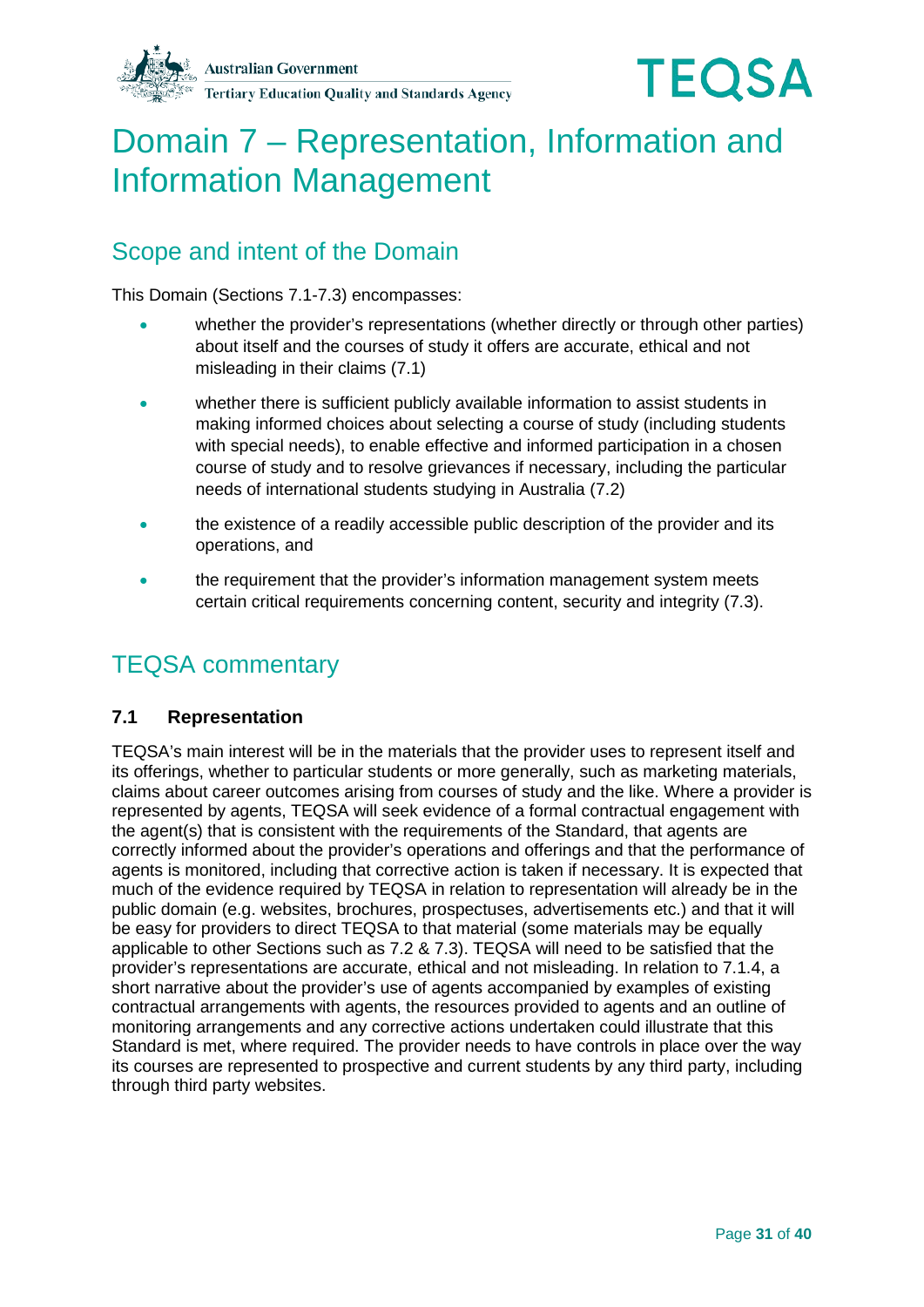



### **7.2 Information for Prospective and Current Students**

Standards 7.2.1 & 7.2.2 require the public disclosure of a range of information, aimed largely at informed choices and participation by students (including international students if applicable). Information about the design and structure of courses, factors taken into account in selection (such as the use of ATAR and other requirements), all obligations and liabilities incurred by students (such as fees and charges and HELP liabilities), and the student support and facilities being made available, must be disclosed transparently. Students should be able to readily access all information needed for them to estimate realistic prospects for admission to each course. All information relating to professional accreditation of the course must be disclosed, as discussed in relation to Section 1.1 and Standard 3.1.5.

TEQSA will need to be satisfied that the information required is indeed publicly available, accessible (including to individuals with special needs) and accurate. While the Standards (7.3.1) require a 'repository of publicly-available current information about the higher education provider', TEQSA does not require creation of a dedicated repository that is separate from a provider's existing sources of information. Nor does TEQSA seek to prescribe the format of its presentation. For example, a provider may, for operational reasons, choose to present its information in groupings or blocks of data that are different from the groupings specified by the Standard, and in various sections of its website. This is not of concern to TEQSA, provided that the information requirements of the Standard are met (providers should note that Standards 7.3.1 and 7.3.2 impose particular requirements on the content of some information required by 7.2). In relation to Standard 7.2.3, where applicable, TEQSA will expect a provider to be able to describe, and illustrate by example, the mechanisms that are in place to monitor achievement of statutory obligations in relation to the *Education Services for Overseas Students Act 2000* and the National Code 2007 in relation to international students. In relation to Standard 7.2.4, TEQSA will expect to see that any formal offer made to students contains warnings of potential changes to fees and charges or other known changes expected in an intended course of study.

Information in the public domain is subject to monitoring by TEQSA at any time. This may mean that TEQSA will not always require a provider to submit evidence in relation to Section 7.2 in submissions to TEQSA for regulatory purposes. On the other hand, monitoring of a provider's public information may raise concerns that lead to a request for further information/clarification outside of the provider's normal regulatory cycle.

### **7.3 Information Management**

Standard 7.3.1 contains a number of specific requirements for publicly available information. As mentioned in relation to Section 7.2, TEQSA does not seek to specify the form of presentation of this information, however it does expect the requirements of 7.3.1 to be readily accessible, ideally from a single starting point. There could be, for example, a link from a provider's website home page to another page that will in turn link to all of the types of information listed in 7.3.1 (a to m).

The information to be made available about the provider's [financial standing](#page-35-7) is specified in a separate Guidance Note, and is designed to give prospective students some assurance that the provider is a going concern. This information is separate to that required by TEQSA in order to assess the financial risk of a provider, either as part of the annual risk assessment or as part of the assessment for registration, re-registration, course accreditation or reaccreditation.

Information about enrolment numbers (7.3.1i) in the list of a provider's courses should give prospective students an indication of the scale of the provider and the learning environment. The information should be based on recent actual enrolments in the case of an existing course, or realistic projections in the case of a new course. A range could be used (e.g. 'we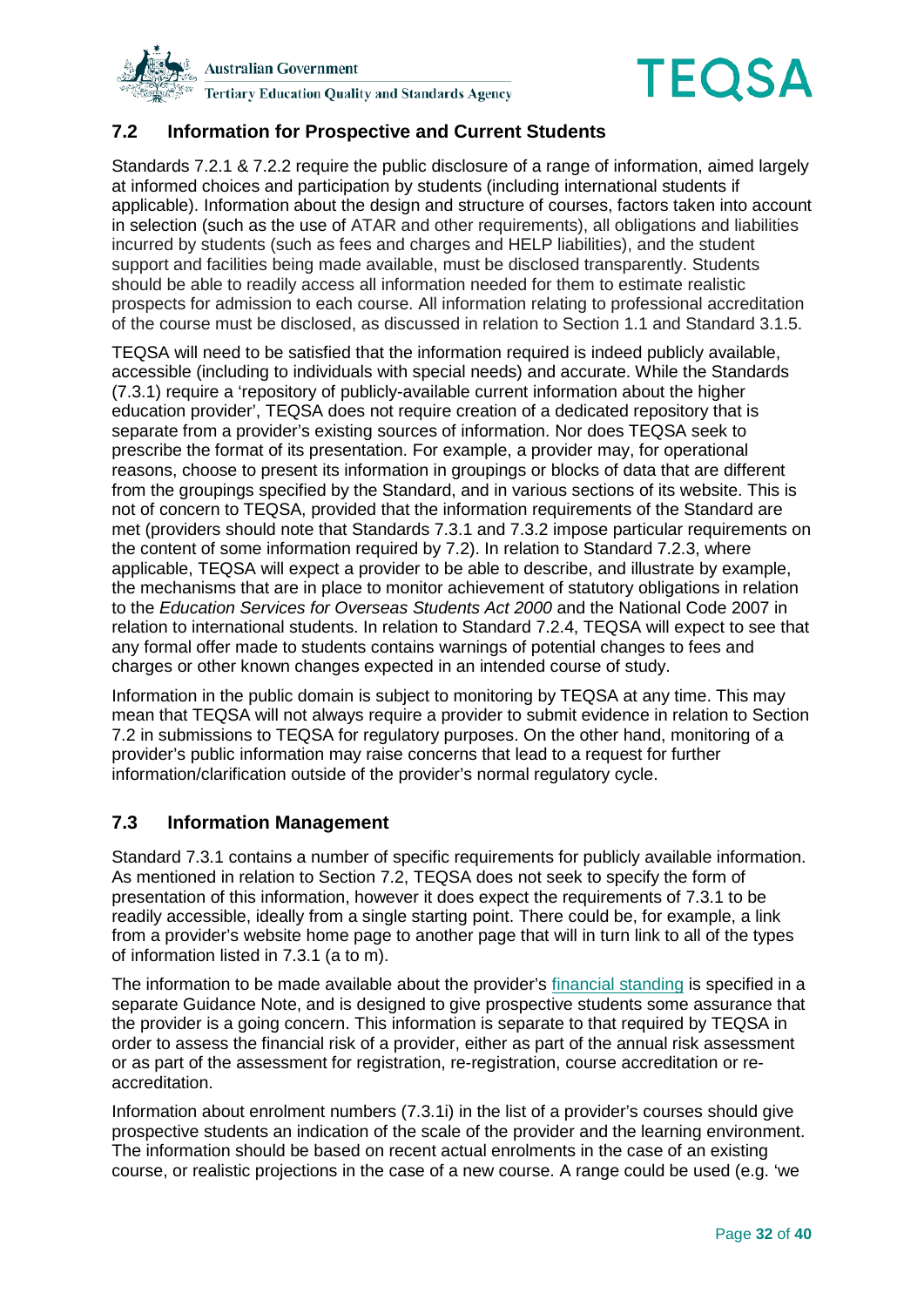



expect to enroll between x and y students'). In the case of nested courses, the numbers should be for the whole course.

Provided the requirements of Standard 7.3.2 are met in achieving Section 7.2, no further reiteration will be required by TEQSA in relation to 7.3.2. For Standard 7.3.3a TEQSA will require a description and, possibly, a demonstration of the capability of the provider's information system to meet the requirements of this Standard. Achievement of Standard 7.3.3b will require identification of the policies, processes and practices in sufficient detail for TEQSA to be satisfied that this Standard is met and that predictable risks are being mitigated as far as is reasonably possible for the nature and scale of the provider's operations, including the onus on the provider to issue qualifications legitimately (as required by 6.2.1h). In relation to 7.3.3d TEQSA will require a description of the systems, processes and reporting that support achievement of this Standard (and support the corporate accountability of the governing body in this respect [6.1.1]). This may be achieved by reference to mechanisms already described in relation to other Standards (e.g. Institutional Quality Assurance or Governance and Accountability) and, if so, TEQSA will not require reiteration of the detail for the purpose of demonstrating compliance with this Standard.

Once TEQSA is satisfied that a provider has demonstrated that its systems meet and are likely to continue to meet Standards 7.3.3a, b, & c, TEQSA may require only limited evidence of continuing compliance with these Standards. TEQSA will always have an interest in reviewing the management of complaints and misconduct (7.3.3c), irrespective of the capability of a provider's information management systems.

### **Reference Points:**

- Australian Consumer Laws (Schedule 2 of the *Competition and Consumer Act 2010)* and the *Trade Practices Act 1974.*
- Australian Government*, National Code of Practice for Registration Authorities and Providers of Education and Training to Overseas Students 2007*.
- Australian Government, *Privacy Act 1988* and the Australian Privacy Principles.
- Australian Government (July 2009), *Using Education Agents*.
- British Council, *Statement of Principles for the Ethical Recruitment of International Students by Education Agents and Consultants* (The London Statement) (2012).
- International Education Association of Australia, *Education Agent Code of Ethics* (under development).
- Web Content Accessibility Guidelines Working Group (WCAG WG), *Web Content*  Accessibility Guidelines Version 2.0, [<https://www.w3.org/TR/WCAG20/>](https://www.w3.org/TR/WCAG20/).

## Relevant Guidance Notes for Domain 7

- Academic Governance
- Academic Integrity
- Academic Quality Assurance
- Course Design, Learning Outcomes and Assessment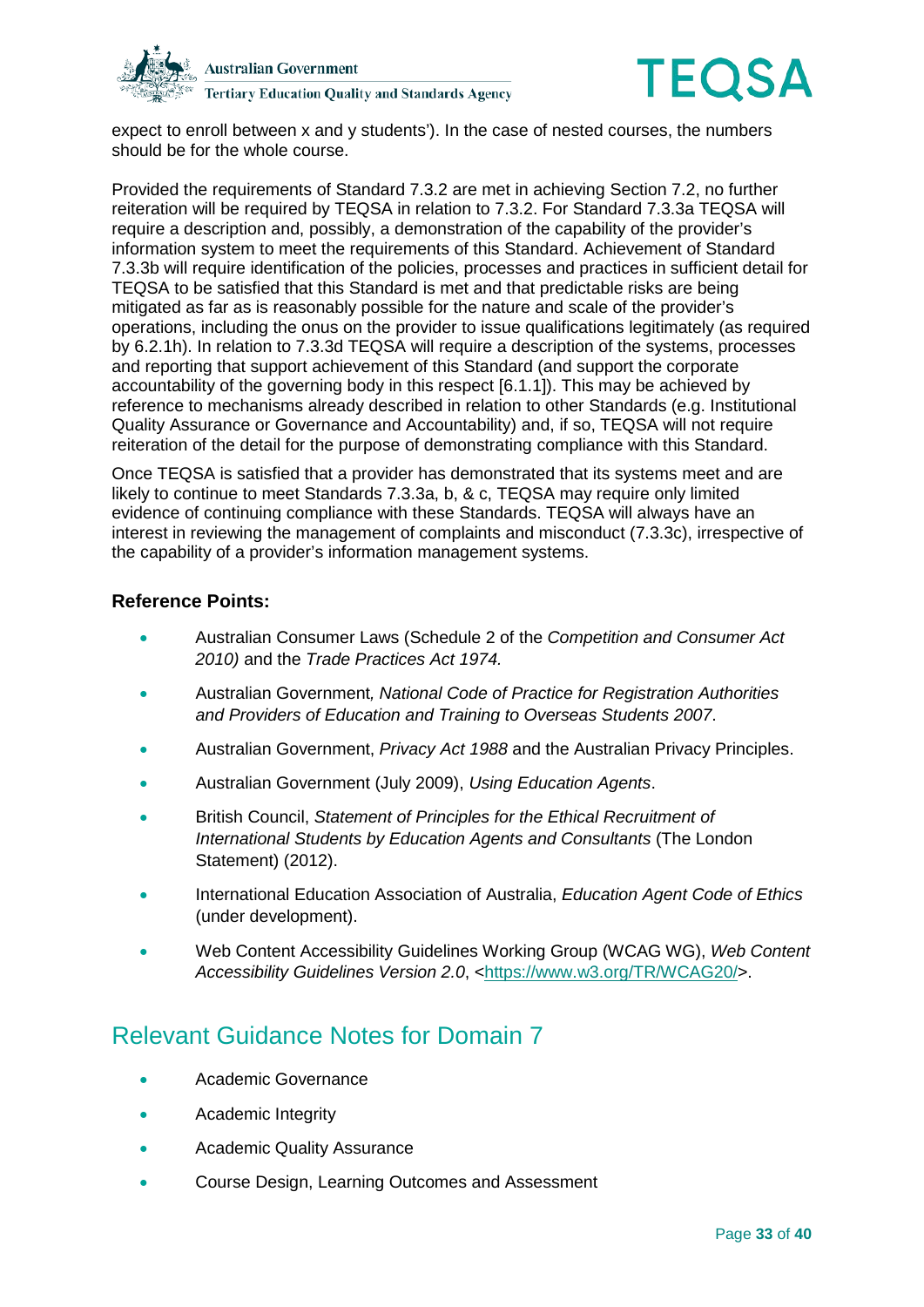**Australian Government** 



- **Tertiary Education Quality and Standards Agency**
- Corporate Governance
- Diversity and Equity (under development)
- External Referencing
- Financial Assessment (under development)
- Financial Standing
- Research and Research Training
- Technology-Enhanced learning
- Third-Party Arrangements

| Version # | <b>Date</b>    | <b>Key changes</b>                                                                                                                                              |
|-----------|----------------|-----------------------------------------------------------------------------------------------------------------------------------------------------------------|
| 1.0       | 30 May 2016    | Made available as beta version for consultation.                                                                                                                |
| 1.1       | 19 August 2016 | Incorporated feedback from consultation, including elaborations<br>in the overview of Domains 1, 2, 3 and 7 and updated reference<br>points and guidance notes. |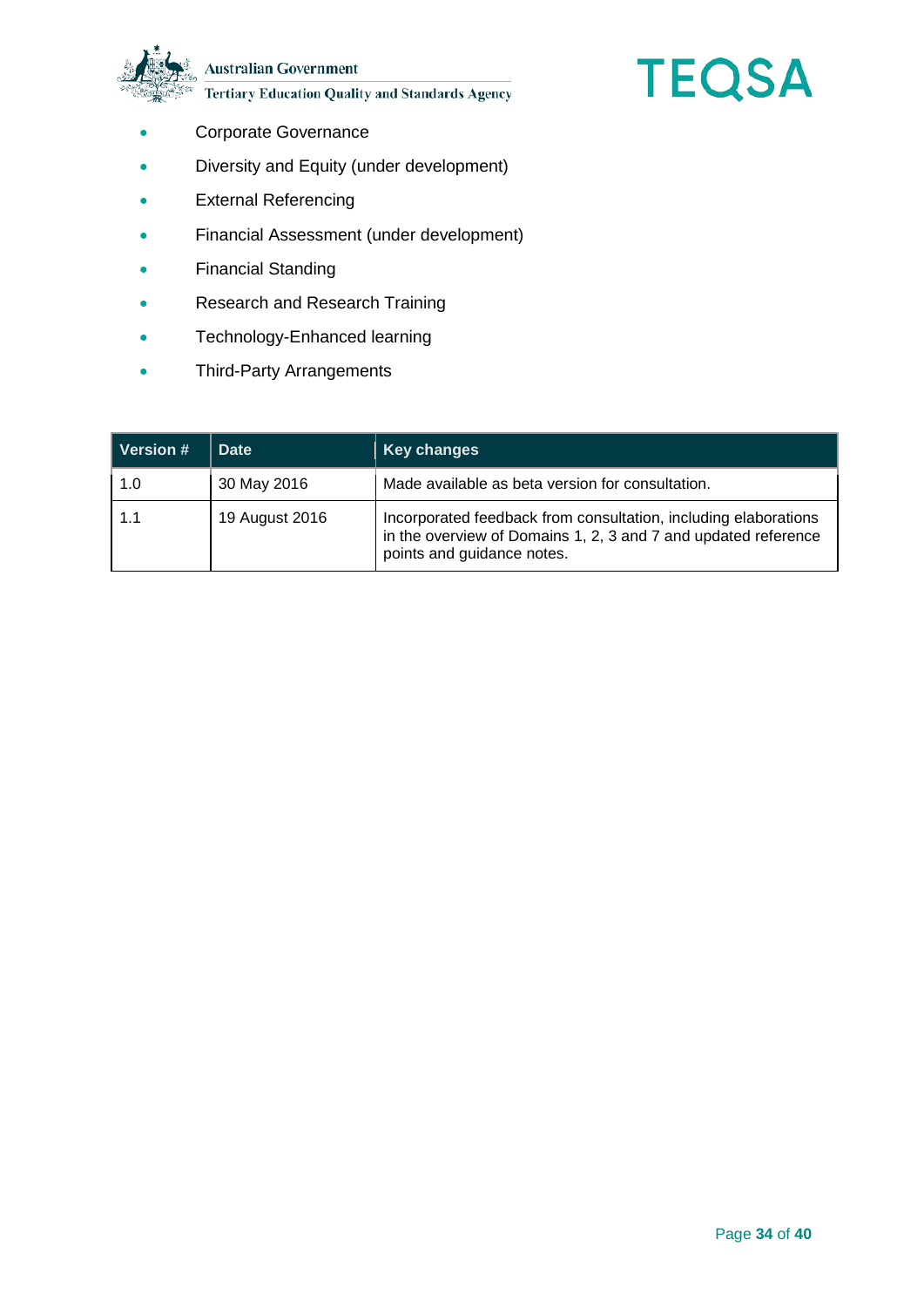



# <span id="page-34-0"></span>Appendix A

# Explanations of terms in Part A of the HES Framework

This list elaborates particular terms and concepts in Part A of the HES Framework, including those that have a specialised meaning in this particular context.

### <span id="page-34-2"></span>**Accreditation of a Course of Study**

A formal process through which a course of study is authorised to be offered by a higher education provider. For providers that are authorised to self-accredit the course of study, the accreditation is granted through a formal internal governance process; otherwise the accreditation must be obtained from TEQSA. A course of study that is self-accredited or accredited by TEQSA may also be 'accredited' by a professional body for different and separate purposes. Accreditation of a course of study by a professional body does not of itself entitle a provider to offer the course of study.

### <span id="page-34-4"></span>**Approval of a Course of Study**

A formal internal governance process that determines that a course of study is suitable to be offered by the higher education provider. Unless a provider has authority to self-accredit the course of study, course approval must be followed by accreditation of the course of study by TEQSA.

#### **Changes to a (the) Higher Education Provider's Operations**

Changes to a higher education provider's operations include changes to the delivery of a course of study that may affect the participation of students in their chosen course of study, such as significant changes to the content of the course, deletion of opportunities for expected specialisations or majors, changes to the locations of delivery that have a significant impact on access, altered modes of participation or delivery, limitations or withdrawal of learning support, additional requirements for completion and unheralded increases in fees or associated costs, such as requirements for new technology.

### <span id="page-34-3"></span>**Complaint**

A complaint is an expression of a grievance about a higher education provider or its operations. Lodging of complaints is expected to initiate a process, whether formal or informal, to address the grievance.

#### <span id="page-34-1"></span>**Course of Study**

Courses of study are a coherent sequence of units of study leading to the award of a qualification(s). The use of 'course of study' in the Standards includes both coursework and higher degree by research programs unless otherwise specified. Courses of study are sometimes known as 'programs'.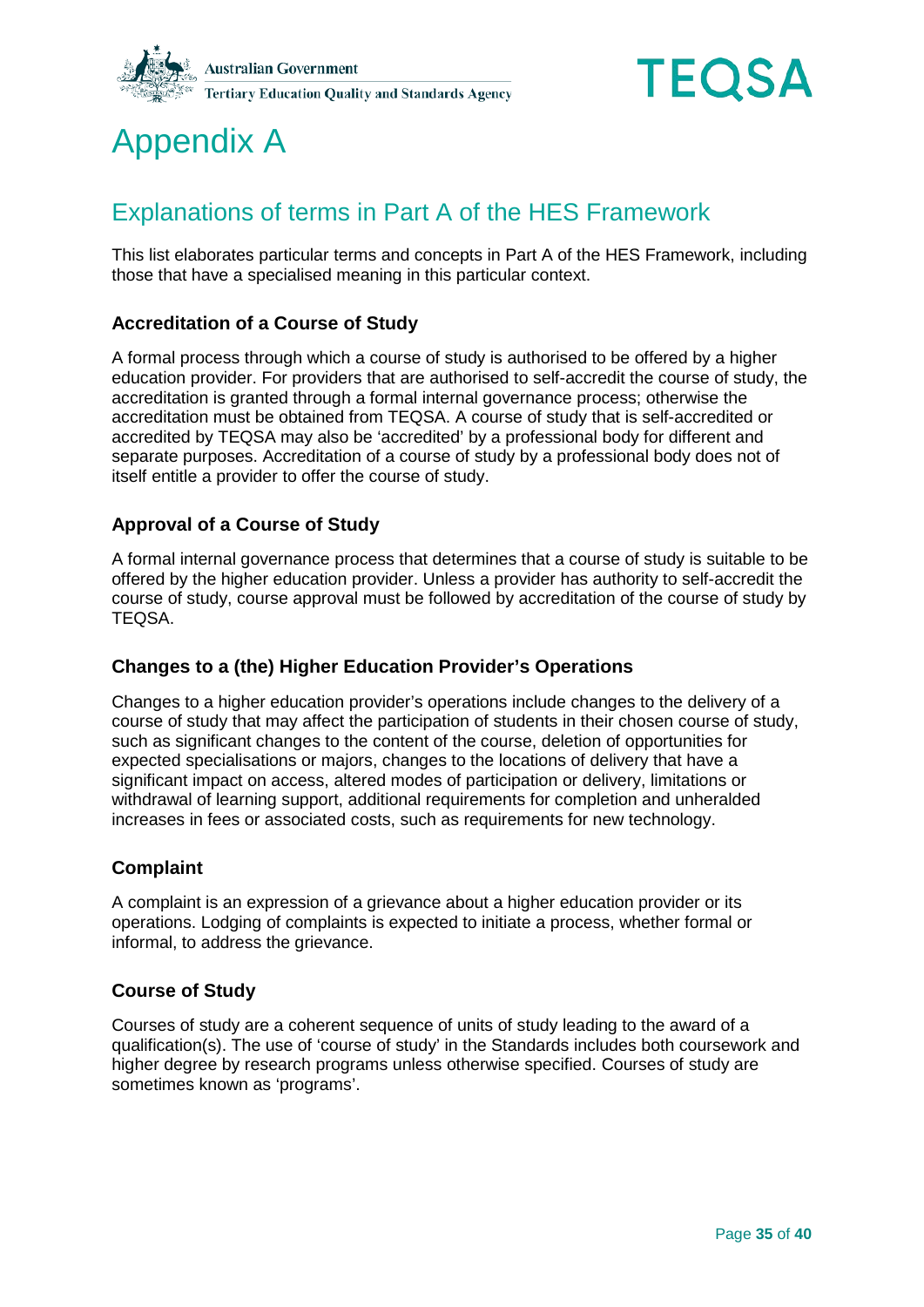



### <span id="page-35-1"></span>**Credit for Prior Learning**

'Credit' is interpreted broadly to include specified and unspecified credit, exemptions, advanced standing, credit transfers and other similar outcomes, in which exemptions are granted for components of a course on the basis of having achieved equivalent learning outcomes in a course previously.

### <span id="page-35-6"></span>**Critical Incident**

A traumatic event, or the threat of such (within or outside Australia), which causes extreme stress, fear or injury.

#### <span id="page-35-7"></span>**Financial Standing**

See Guidance Note on Financial Standing.

#### <span id="page-35-3"></span>**Formal Complaint**

'Formal complaint' is the term used to distinguish those complaints that use a formal complaints-resolution process from complaints about matters that are resolved readily without entering into a formal process.

#### <span id="page-35-4"></span>**Grievance**

A grievance means any issue or concern that is raised for resolution through a complaint. 'Grievance' is used generically, whether the grievance is considered minor or more serious in nature.

#### **Higher Degree**

A higher degree means a Higher Doctoral Degree, a Doctoral Degree, a Masters Degree, a Graduate Diploma or a Graduate Certificate. A Bachelor Honours Degree is not classified as a higher degree. A higher degree is sometimes known as a 'postgraduate degree/qualification'.

### <span id="page-35-2"></span>**Higher Degree by Research**

A higher degree by research means a Higher Doctoral Degree, a Doctoral Degree or a Masters Degree in which research constitutes at least two thirds of the course of study and the course of study leads to an original contribution to the field of research and/or practice. A Bachelor Honours Degree is not classified as a higher degree by research. A higher degree by research is sometimes known as a 'research degree/qualification' or a 'postgraduate research degree/qualification'.

#### <span id="page-35-0"></span>**Higher Education Provider**

A Higher Education Provider is a provider that is registered under the TEQSA Act.

#### <span id="page-35-5"></span>**Independent Member**

An independent member of a governing body is a person who is independent from management and who does not have (or intend to have) any material or significant dealings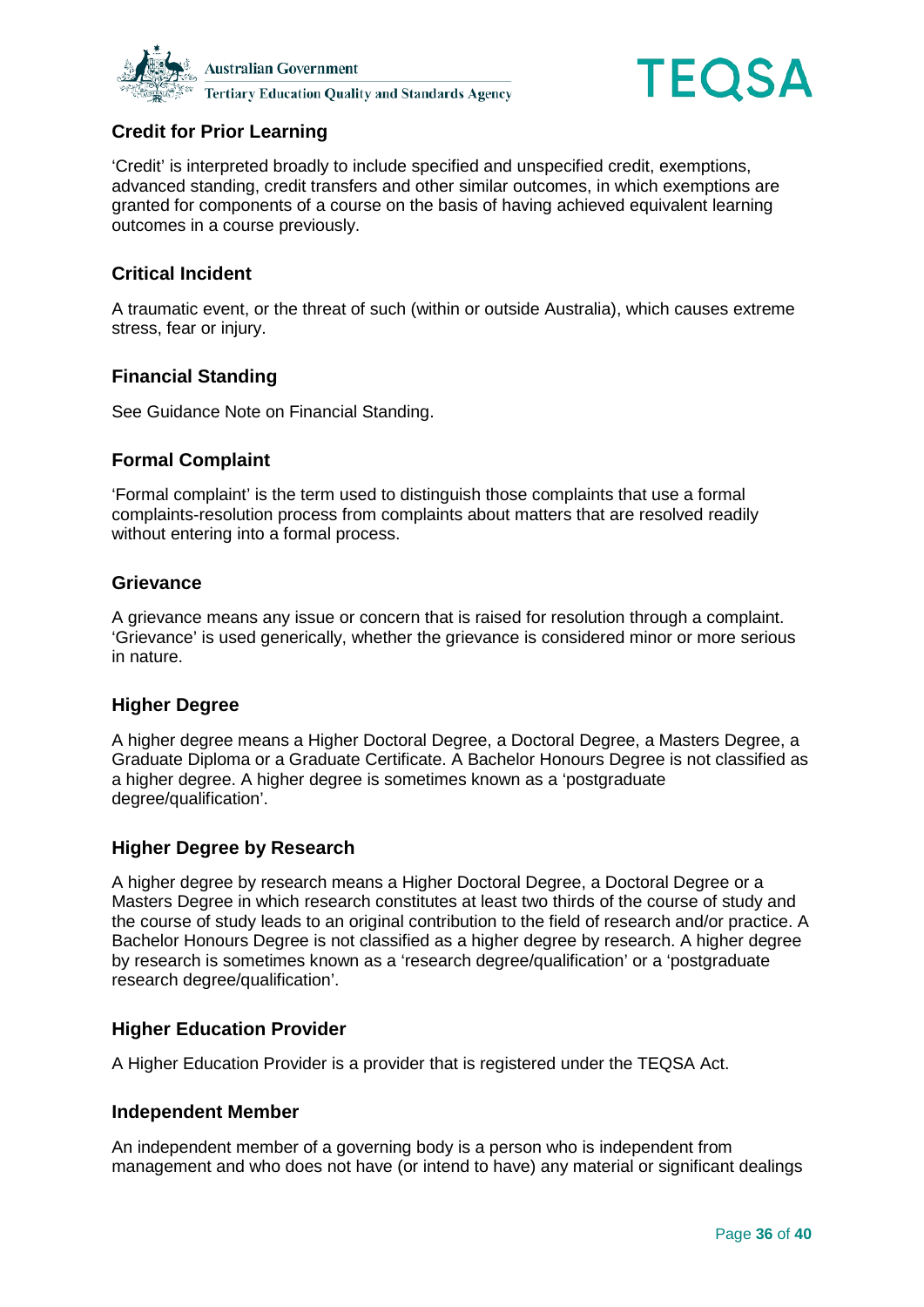



with the provider (or an associated entity) that could interfere with the exercise of independent judgement as a director. Where members of governing bodies are paid fees for undertaking their responsibilities, TEQSA does not consider this to compromise their independence. However, payment for other roles, e.g. transactions with related parties, may compromise independence.

The following points encompass a selection of characteristics that are seen to be indicative of the 'independence' of a director. TEQSA will have regard to any constraints where there is an Act of Parliament that determines the composition of the governing body.

The director:

- has not had an employment relationship with the provider within the last three years
- has not had a business relationship or other material contractual relationship with the provider within the last three years
- does not have a direct or indirect material financial interest with the provider
- is not involved in the day-to-day management functions of the provider and not allied with the interests of management
- is sufficiently impartial and disconnected from provider's operations, such that they are in position to hold management to account and act in the organisation's best interests
- does not have a material personal interest (i.e. doesn't stand to gain, benefit or suffer a loss) in the outcome of a Board meeting
- is free of any interest, position, association or relationship that might influence, or reasonably be perceived to influence, their capacity to exercise independent iudgement
- has not been a director with the provider for such a period (e.g. ten years) that their independence may have been compromised.

Elected staff or executive directors can be members of governing boards, but would not be classed as 'independent' members as they are employed by the provider. Students would not normally be considered independent either.

#### **Institutional Benchmarks**

Institutional benchmarks might include minimum acceptable entry criteria, progression and completion rates, grade distributions, criteria for academic appointments and many others, several of which may be embedded in academic policy frameworks.

#### <span id="page-36-0"></span>**International Student**

The Standards are generally designed to apply to all students. An 'international student' is a student who is studying in Australia for an Australian higher education qualification at a registered higher education provider and is not an Australian citizen, Australian permanent resident or New Zealand citizen. An international student is the holder of an Australian student visa, sometimes known as an 'overseas student'.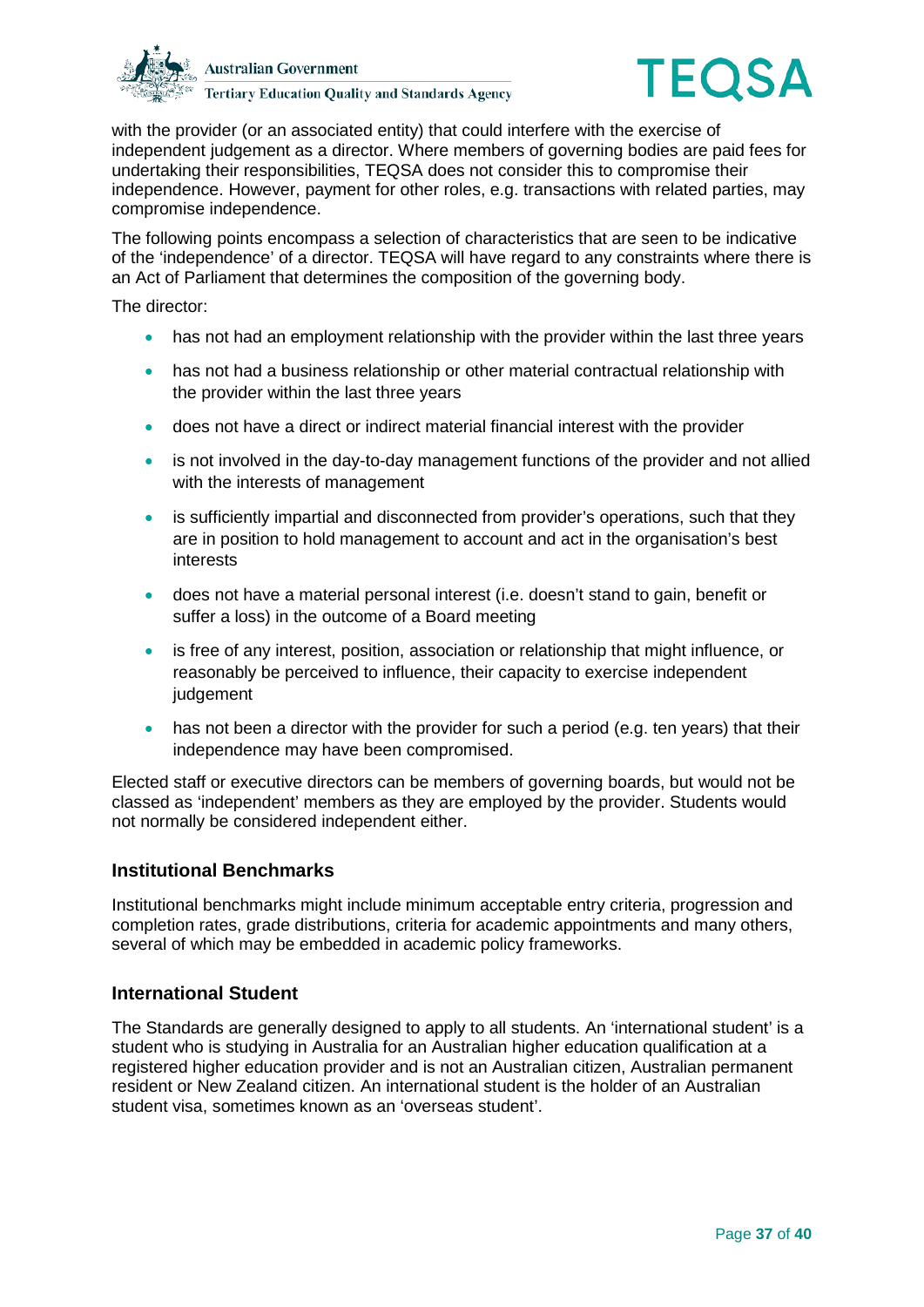



### <span id="page-37-4"></span>**Recording of Research Outputs**

The 'system for… recording of the research outputs of staff and research students' may be maintained by the higher education provider or maintained elsewhere (e.g. through electronic links to a remote database) and may include references to locations of physical outputs (e.g. a work of art).

### <span id="page-37-1"></span>**Research**

Research is defined as the creation of new knowledge and/or the use of existing knowledge in a new and creative way so as to generate new concepts, methodologies, inventions and understandings. This could include synthesis and analysis of previous research to the extent that it is new and creative. This definition of research is consistent with a broad notion of research and experimental development (R&D) as comprising 'creative work undertaken on a systematic basis in order to increase the stock of knowledge, including knowledge of man [human-kind], culture and society, and the use of this stock of knowledge to devise new applications'.

### **Research-related Study**

Research related study means study about research rather than the conduct of research itself, such as a study of analytical techniques or experimental methods.

#### <span id="page-37-2"></span>**Research Training**

Research training means a course(s) of study leading to a higher degree by research.

#### **Safeguards to Mitigate Disadvantage to Students**

Safeguards to mitigate disadvantage to students encompass financial and tuition safeguards including sufficiently resourced contingency plans for teaching out the course of study or transition of affected students to an equivalent course of study and/or refund of tuition fees and other charges paid in advance for services not delivered, whether resourced directly by the higher education provider or through a tuition protection scheme.

#### <span id="page-37-3"></span>**Scholarship**

See Guidance Note on Scholarship.

#### <span id="page-37-0"></span>**Unit of Study**

Units of study are the components of study that collectively constitute a course of study. Units are sometimes known as 'subjects' or 'modules'. In some cases units of study may be offered for stand-alone study rather than as part of a course of study.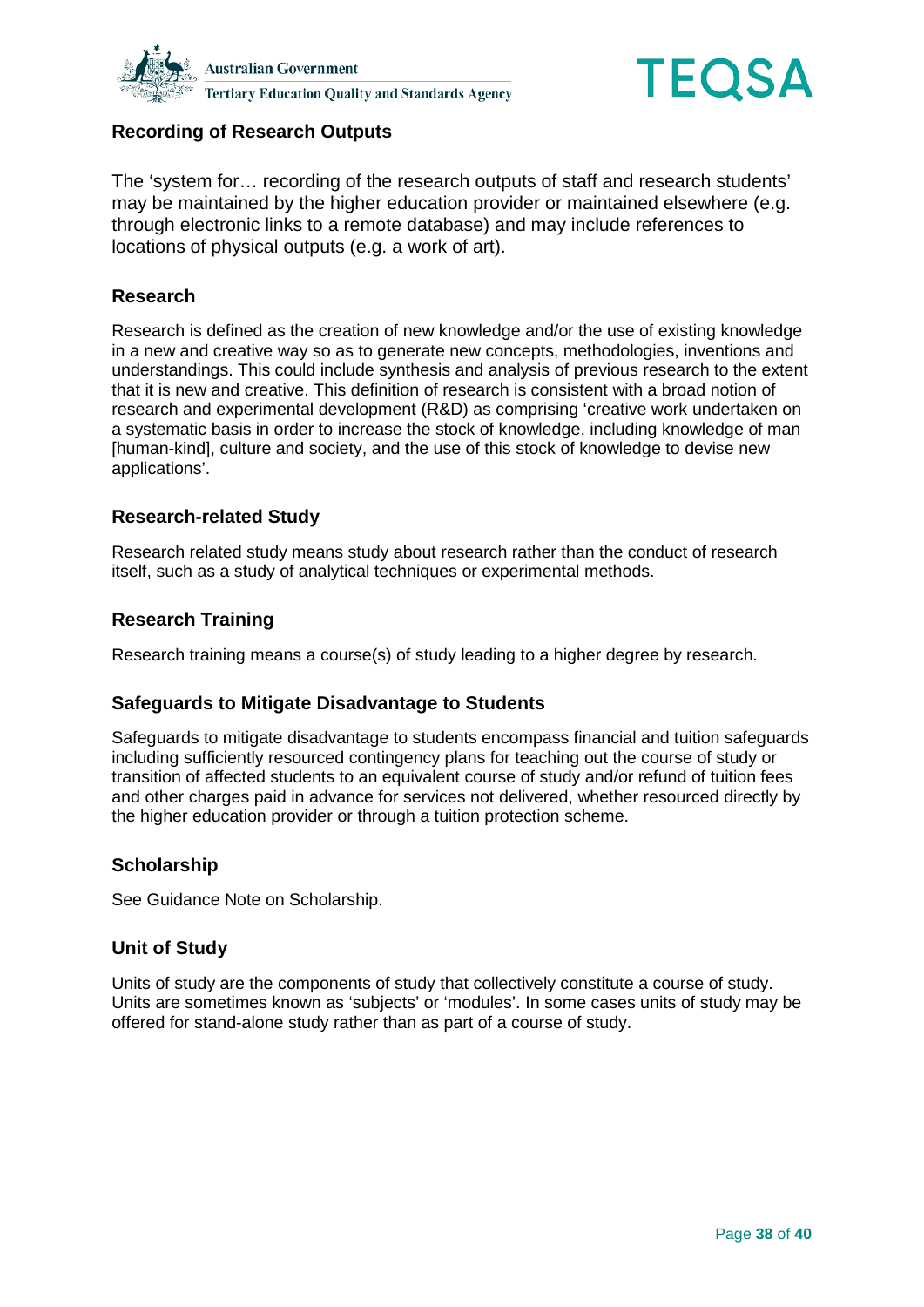



# <span id="page-38-0"></span>Appendix B

## Pre-Application Minimum Requirements Guidance for Potential Higher Education Providers

Applicants should carefully consider whether they meet all of the requirements for registration as a Higher Education Provider (HEP) before applying. Applicants should consult with TEQSA beforehand to ensure that they understand the evidence requirements. At the preliminary stages, they should consider whether they meet (or are well positioned to meet) the following fundamental requirements before proceeding to develop an application.

Applicants are advised to only consider applying for registration as a HEP if they meet the following requirements *at a minimum*. This guidance is intended to be used by applicants to ensure that some of the major shortcomings that commonly arise in applications for registration have been addressed. This guidance is not a summary or restatement of all relevant criteria, Standards or matters that TEQSA will consider in assessing an application for registration.

#### **Before applying to TEQSA for registration as a higher education provider, applicants should ensure that they are able to demonstrate that:**

- 1. The applicant is an entity of a type listed under the definition of 'regulated entity' at section 5 of the *Tertiary Education Quality and Standards Agency Act 2011* (TEQSA Act).
- 2. The applicant has a clearly articulated higher education purpose that includes a commitment to and support for free intellectual inquiry in its academic endeavours. *Higher Education Standards Framework (Threshold Standards) 2015* (HES Framework 2015), Standard B1.1.2.
- 3. The applicant has a formally constituted governing body, which includes independent members, that exercises competent governance oversight of and is accountable for all of the HEP's operations in or from Australia. HES Framework 2015, Part A, Standard 6.1.1.
- 4. Members of the applicant's governing body are fit and proper persons. HES Framework 2015, Part A, Standard 6.1.2.
- 5. Members of the applicant's governing body meet the Australian residency requirements (if any) of the instrument under which the applicant is established or incorporated, or otherwise there are at least two members of the governing body who are ordinarily resident in Australia. HES Framework 2015, Part A, Standard 6.1.2.
- 6. The proposed staffing complement for each course of study is sufficient to meet the educational, academic support and administrative needs of student cohorts undertaking the course, including oversight by academic leaders with sufficient experience to develop a higher education learning environment. HES Framework 2015, Part A, Standard 3.2.1.
- 7. The applicant can demonstrate, and the corporate governing body assures itself, that the provider is operating effectively and sustainably and in compliance with all relevant legislative requirements and the entity's constitution or equivalent. HES Framework 2015, Part A, Standard 6.2.1.